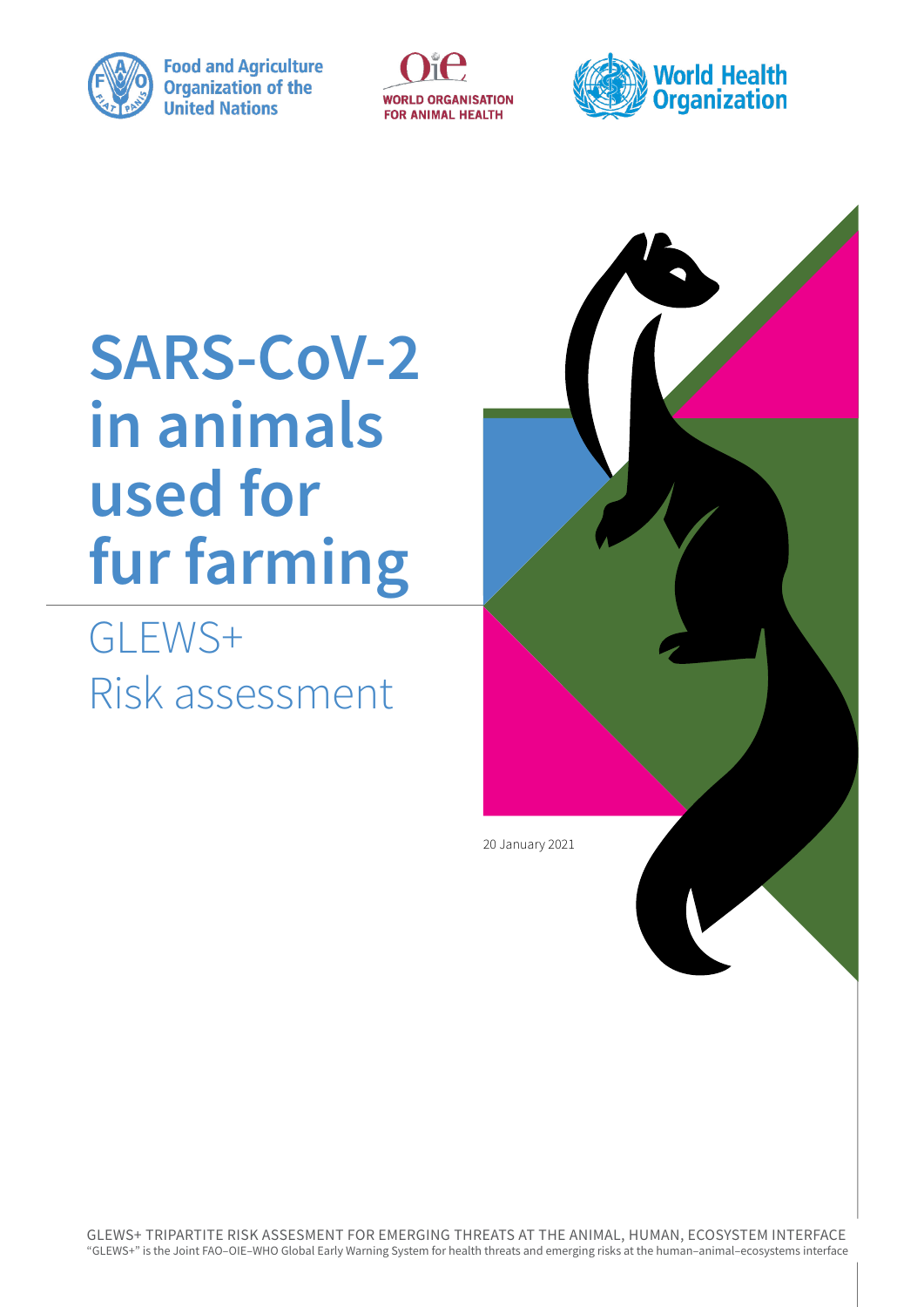# **SARS-CoV-2 in animals used for fur farming**

GLEWS+ Risk assessment

Published by the Food and Agriculture Organization of the United Nations and the World Organisation for Animal Health and the World Health Organization

20 January 2021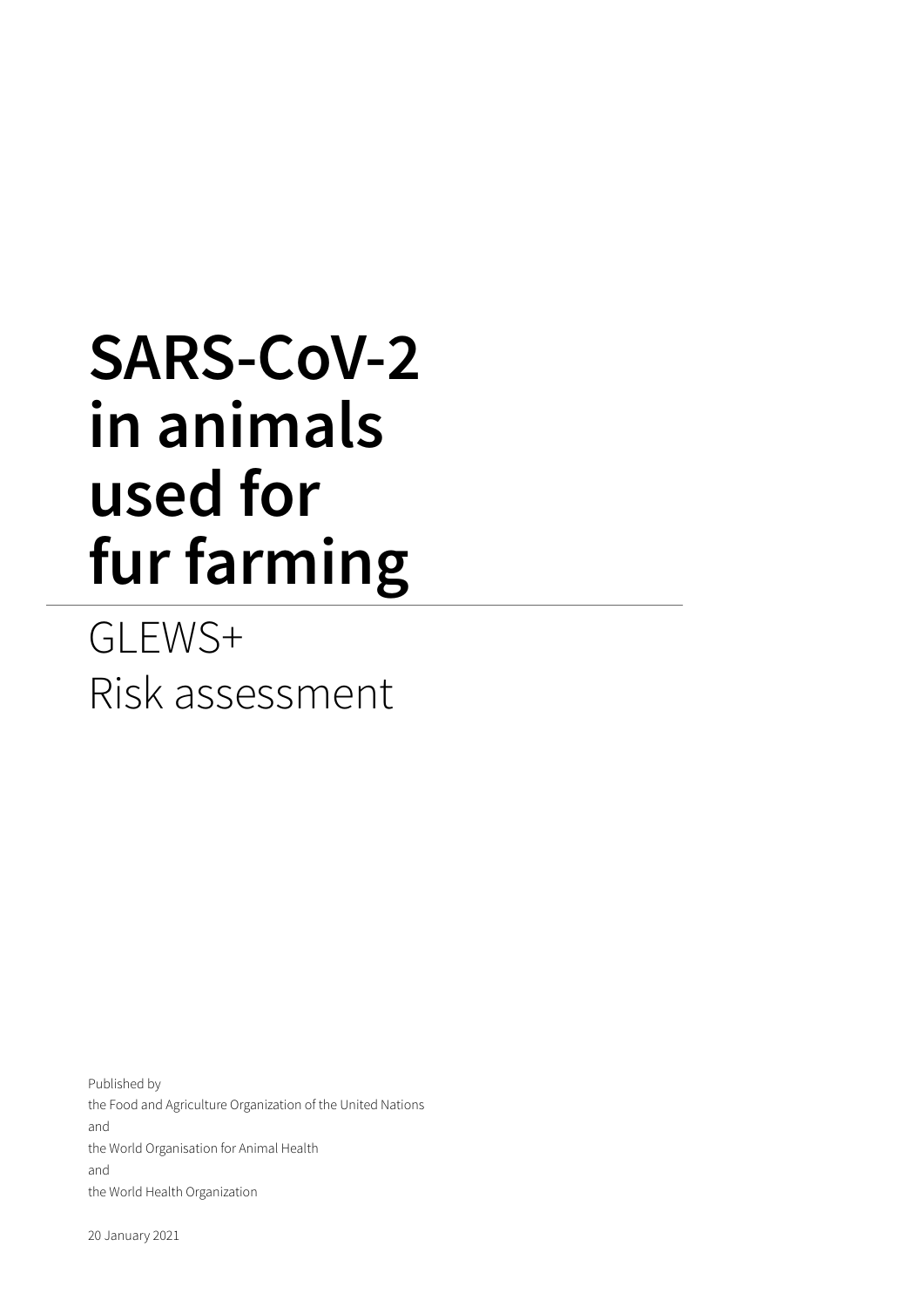© World Health Organization, the Food and Agriculture Organization of the United Nations and the World Organisation for Animal Health, 2021. Some rights reserved. This work is available under the [CC BY-NC-SA 3.0 IGO licence](https://creativecommons.org/licenses/by-nc-sa/3.0/igo/).

WHO reference number: WHO/2019-nCoV/fur\_farming/risk\_assessment/2021.1/ FAO job number: CB3368EN/1/02.21 OIE reference number: OIE/CoV-19/FF/EN/2021.1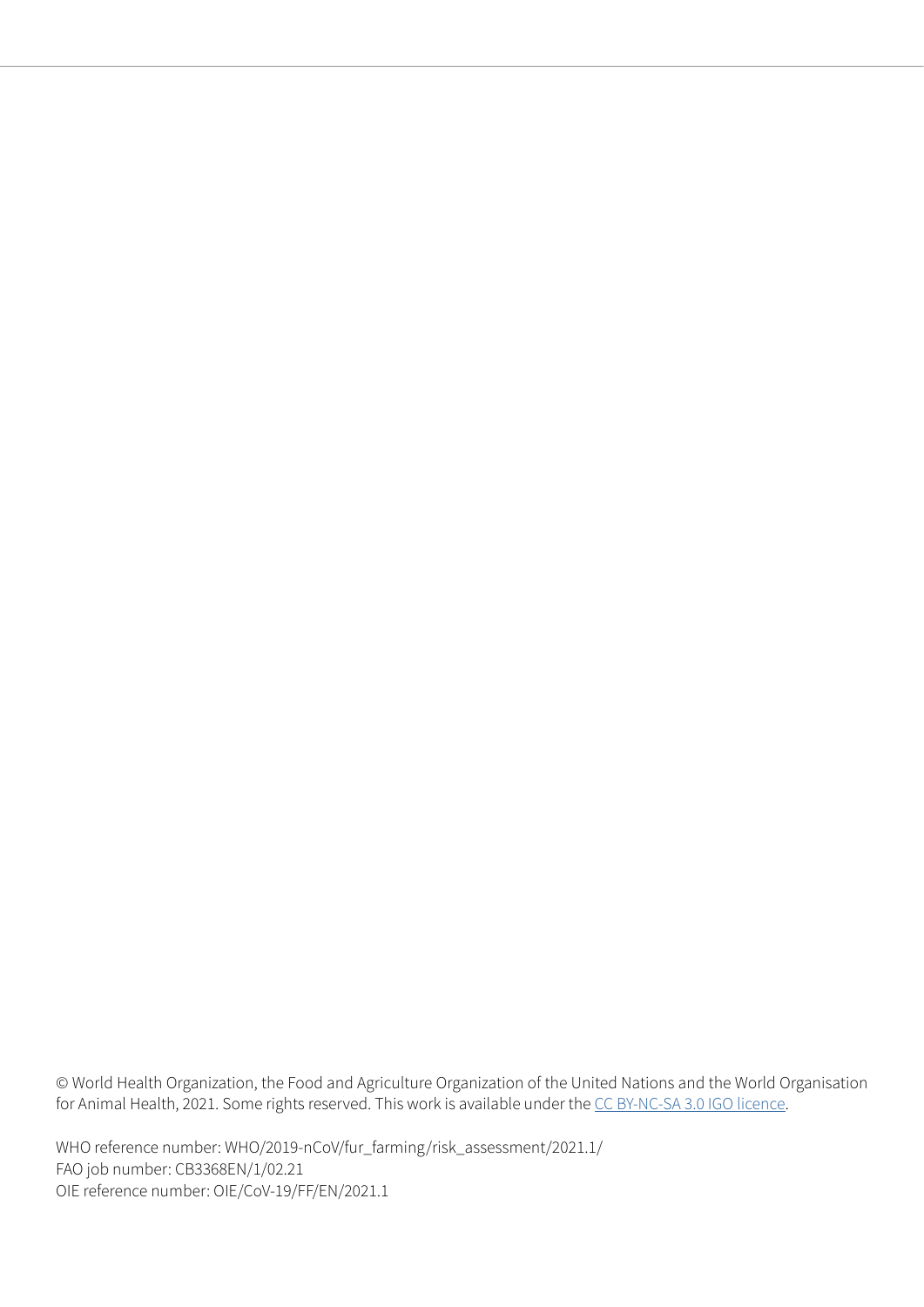## **Contents**

| Date of assessment: 20 January 2021                                                                                             | iv                      |
|---------------------------------------------------------------------------------------------------------------------------------|-------------------------|
| List of contributors                                                                                                            | $\vee$                  |
| Acknowledgment                                                                                                                  | vi                      |
| Summary                                                                                                                         | vii                     |
| <b>RISK ASSESSMENT QUESTIONS</b>                                                                                                | 1                       |
| 1. What is the risk of introduction and spread of SARS-CoV-2 within fur farms?                                                  | 1                       |
| Rationale                                                                                                                       | 1                       |
| 2. What is the public health risk from SARS-CoV-2 spillover from fur farming to humans?                                         | $\overline{\mathbf{3}}$ |
| Rationale                                                                                                                       | 3                       |
| 3. What is the risk of transmission of SARS-CoV-2 from fur farming systems to susceptible<br>wildlife populations?<br>Rationale | 4<br>5                  |
| <b>SUPPORTING INFORMATION</b>                                                                                                   | $\overline{7}$          |
| Hazard/Pathogen/Disease information                                                                                             | 7                       |
| <b>SARS-CoV-2 variant</b>                                                                                                       | 7                       |
| <b>Event background</b>                                                                                                         | 8                       |
| <b>Context description</b>                                                                                                      | 9                       |
| Countries' capacity                                                                                                             | 9                       |
| Countries' vulnerability                                                                                                        | 10                      |
| <b>RECOMMENDATIONS</b>                                                                                                          | 11                      |
| Recommended mitigation measures reducing likelihood of SARS-CoV-2                                                               |                         |
| public health risk as well as introduction and spread within fur farms                                                          | 11                      |
| When entering the farm, the following measures should be followed:                                                              | 12                      |
| Inside the farm, the following measures should be adopted:                                                                      | 12                      |
| <b>Data sharing</b>                                                                                                             | 13                      |
| <b>ANNEXES</b>                                                                                                                  | 15                      |
| Annex 1<br>Risk factors and likelihood of introduction and spread of SARS-CoV-2 within fur farms                                | 15                      |
| Annex 2<br>Risk factors and likelihood of transmission of SARS-CoV-2 from fur farming systems                                   |                         |
| to susceptible wildlife populations                                                                                             | 16                      |
| <b>REFERENCES</b>                                                                                                               | 17                      |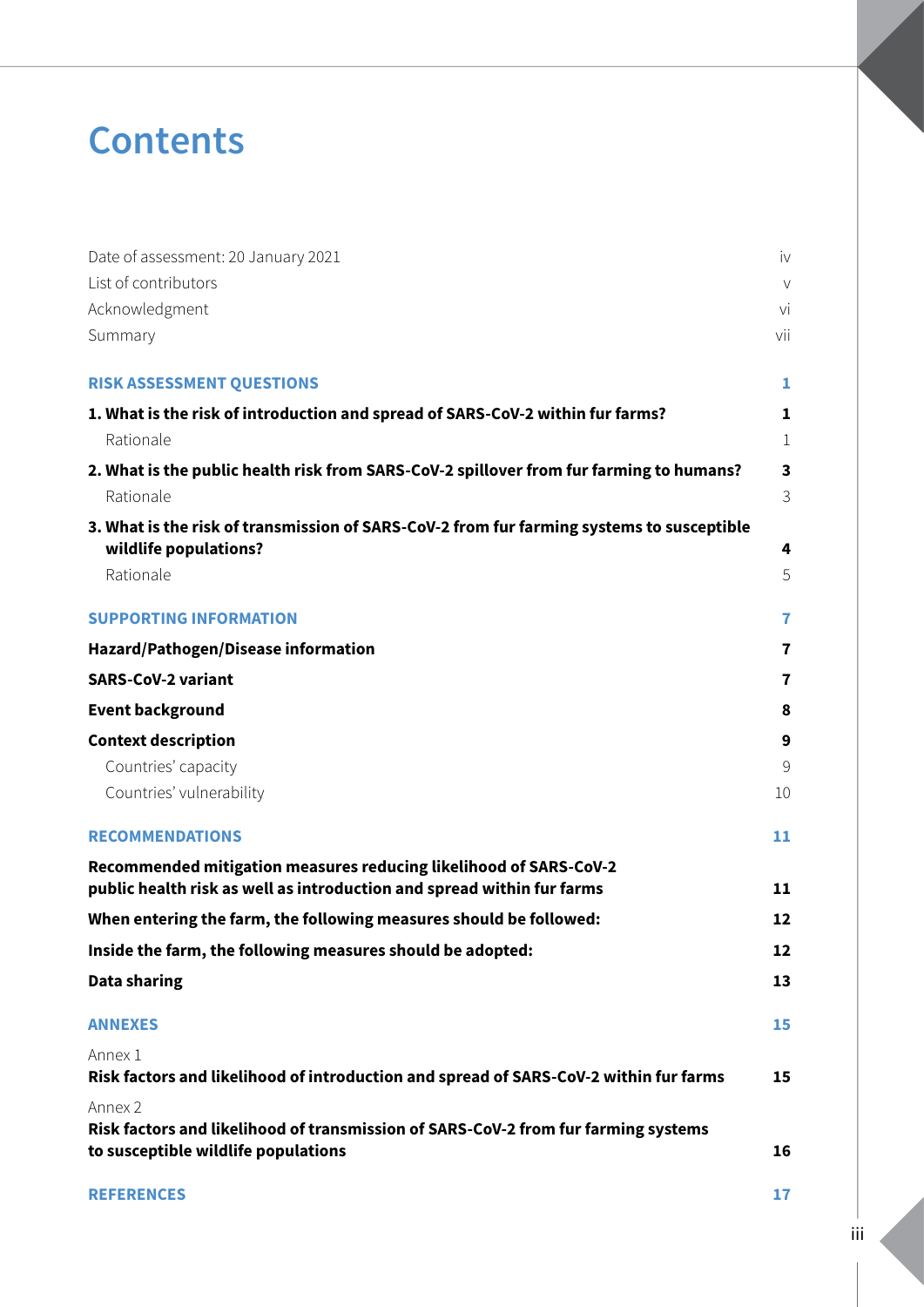### **Date of assessment:** 20 January 2021

The aim of the GLEWS+ RA (the Joint FAO–OIE–WHO Global Early Warning System for health threats and emerging risks at the human–animal–ecosystems interface, risk assessment) mechanism is to help the Food and Agriculture Organization of the United Nations (FAO), the World Organisation for Animal Health (OIE) Members and the World Health Organization (WHO) State Parties to achieve more efficient control of acute disease outbreaks through a better understanding of the risk of emerging threats and the possible spread of pathogens so that infection prevention, control and response measures can be targeted.

This Tripartite assessment focuses on fur farms, considering that so far the only farms reporting the presence of SARS-CoV-2 are mink fur farms. The presence of this virus in the mink farms may have an important impact on livelihoods, public health and wildlife contributing to widespread socioeconomic disruption. In addition, the spread of SARS-CoV-2 in fur farms impacts animal welfare and poses a risk of spillover to native wildlife which may affect the biodiversity of species. This risk assessment is conducted at regional level to assess the overall risk of introduction and spread of SARS-CoV-2 within the fur farms, the spillover from fur farm to humans and the transmission of SARS-CoV-2 from fur farm animals to susceptible wildlife populations.

This risk assessment is based on information from 36 countries in Africa, Asia, Europe, South and North America, where animals of the families *Mustelidae*, *Leporidae* and *Canidae* are commercially farmed for fur or which have documented export of fur. These families include the known susceptible fur species (e.g.: minks, rabbits and raccoon dogs).

The countries and information considered in this assessment have been identified from data and reports shared with the FAO, OIE Members and WHO State Parties and from open sources. The countries included in this assessment comprise: Argentina, Belarus, Belgium, Bulgaria, Cambodia, Canada, China (People's Rep. of), Denmark, Estonia, Finland, France, Greece, Hungary, Iceland, India, Ireland, Italy, Kazakhstan, Latvia, Lithuania, Malaysia, Netherlands, Norway, Poland, Romania, Russian Federation, Slovakia, South Africa, Spain, Sweden, Thailand, Turkey, Ukraine, United States of America, Uruguay, and Vietnam.

The risk assessment is based on the information available as of 20 January 2021.

FAO, OIE, and WHO will update the assessment as and when new information becomes available.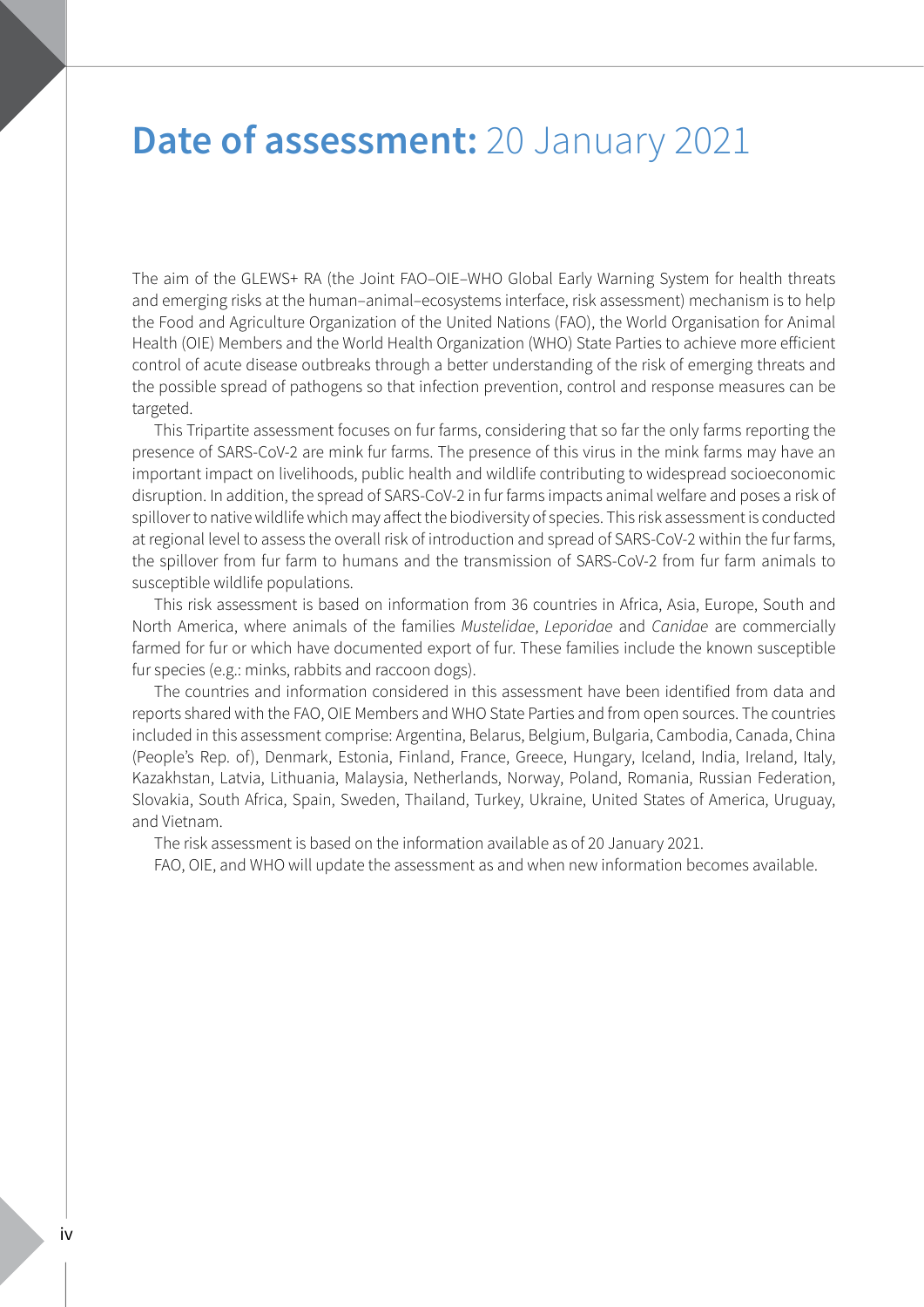# **List of contributors**

- FAO Fairouz Larfaoui, Ihab El Masry, Xavier Roche, Sophie von Dobschuetz, Cristina Rojo Gimeno, Jieun Kim, Elisa Palamara, Claudia Pittiglio, Giuseppina Cinardi, Julio Pinto, Orr Rozov, Junxia Song, Madhur Dhingra, Keith Sumption
- OIE Paula Caceres, Roberta Morales, Paolo Tizzani, Matteo Morini, Itlala Gizo, Jenny Hutchison, Keith Hamilton, Matthew Stone
- WHO Dubravka Selenic Minet, Stephane De La Rocque De Severac, Peter Sousa Hoejskov, Silviu Ciobanu, Marco Marklewitz, Sophie Allain Ioos , Brett Archer, Boris Pavlin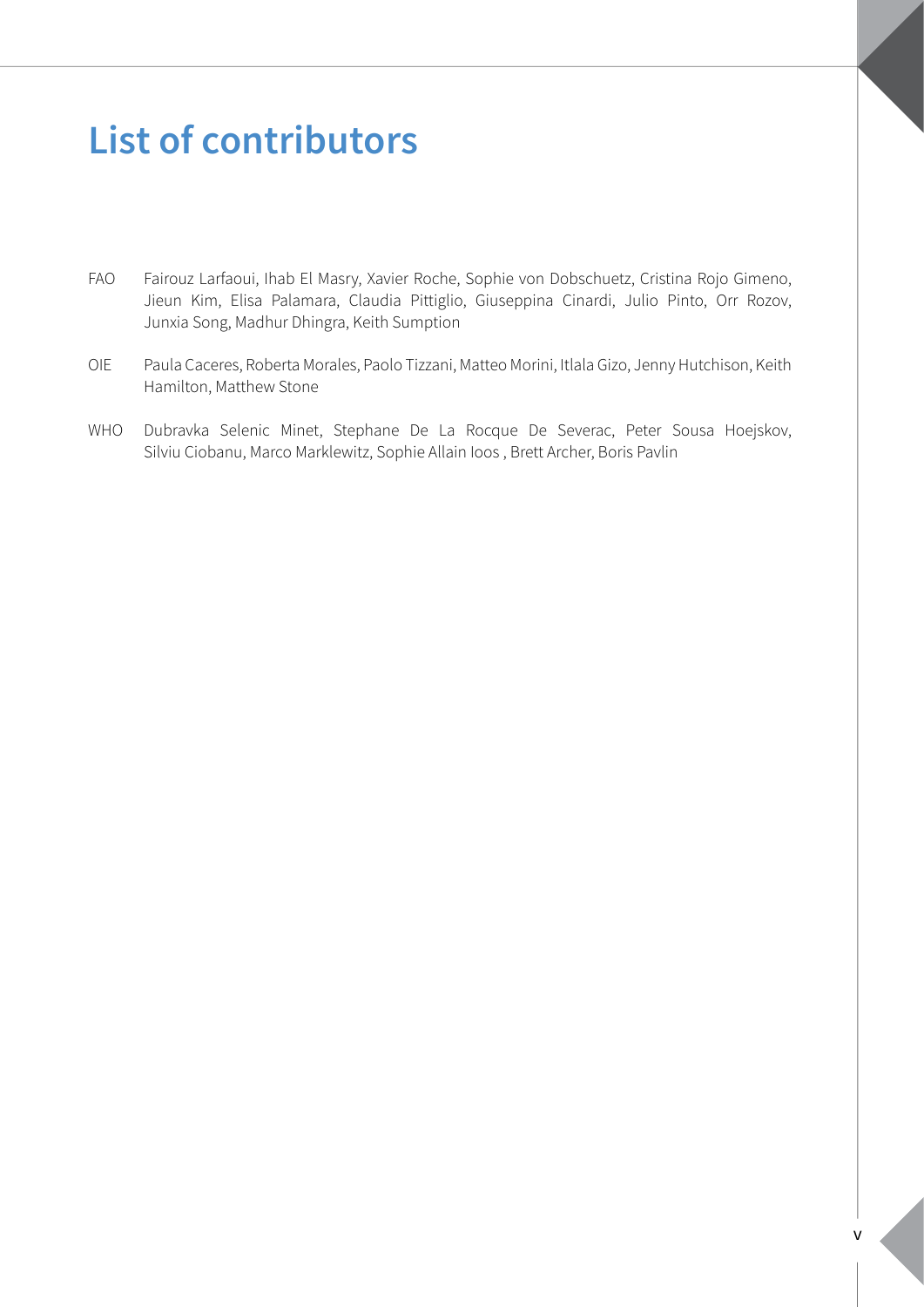## **Acknowledgment**

This Risk Assessment (RA) was written on behalf of the Food and Agriculture Organization, the World Organisation for Animal Health and the World Health Organization. The RA team members wish to acknowledge a number of colleagues who have provided inputs and data, including colleagues from decentralized offices who helped in data collection on fur farming and wild mustelids.

Dr Shyama Pagad, and Piero Genovesi who provided data from the Global Register of Introduced and Invasive Species (GRIIS) database,

Dr Oliver Morgan, WHO director the Health Emergency Information and Risk Assessment Department for his inputs and review of this document.

Dr Philip Gregory Smith, WHO technical adviser, chief of Health Emergency Information and Risk Assessment (HIM), manager of the Public Health Intelligence, Risk Assessment and Dissemination team (PHI) for his insights, advice and review of this document.

Ms Yurie Izawa and Ms Aura Rocio Escobar Corado Waeber, WHO technical officers, Information Systems and Analytics from the MAP team to produce WHO map.

Mrs Marta Gacic-Dobo, WHO manager, Immunization Strategic Information and Mr Hiiti Baran Sillo, WHO scientist, Regulatory Systems Strengthening MHP, for their advice regarding COVID-19 vaccines.

Dr Maria D Van Kerkhove, WHO Head Emerging Diseases and Zoonoses Unit and COVID-19 Health Ops and Technical Lead, for her inputs and review of this document.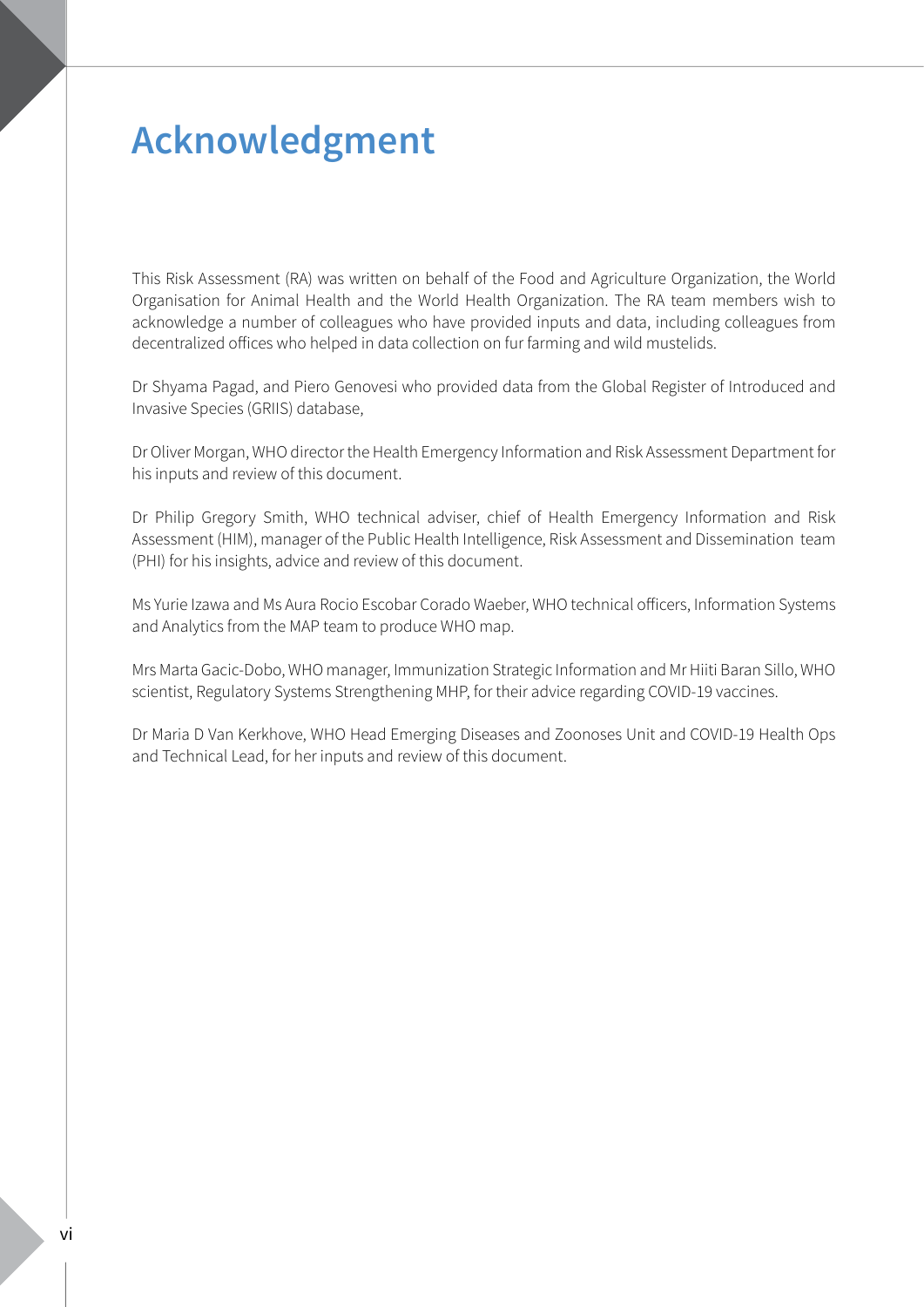### **Summary**

Severe acute respiratory syndrome coronavirus 2 (SARS-CoV-2) was identified as an emerging coronavirus in humans in December 2019. The first human cases of COVID-19, the disease caused by the novel coronavirus SARS-CoV-2, were first reported by officials in Wuhan City, China (People's Rep. of), in December 2019; the disease has since affected almost 100 million people, causing over 2 million deaths worldwide. Human-to-animal transmission and subsequent circulation in animals and transmission back to humans has been documented in particular within farmed minks in several countries and, in a few cases, mink-to-human transmission has also occurred. To date, SARS-CoV-2 in animals has been identified in farmed minks populations in 10 countries (Canada, Denmark, France, Greece, Italy, Lithuania, the Netherlands, Spain, Sweden, and the United States of America), with the first two mink outbreaks reported in the Netherlands as early as April 2020. While on some affected mink farms, clinical signs in animals could be observed, including respiratory or gastro-intestinal signs (rarely), in most instances the only indication of virus circulation has been animal mortality levels slightly above baseline.

More recently, genetic analysis of SARS-CoV-2 viruses circulating among workers of these farms and in surrounding communities confirmed the transmission from minks to humans. Furthermore, mutations have been observed on several occasions in virus variants circulating in mink populations, some of those variants then being also transmitted to humans, with the associated risk of possible modification of transmissibility and pathogenicity or reduction of efficiency of currently developed vaccines as well as candidate vaccines.

So far genetic changes have not given rise to any change in clinical picture or epidemiology of COVID-19 infected mink farm workers and cases appear to be similar to those in people infected with non-mink related variants.

Using qualitative evidence and based on the likelihood and consequence assessed at the regional level with information available from 36 fur-animal producing countries, the overall risks at regional level of (1) Introduction and spread of SARS-CoV-2 within the fur farms, (2) Spillover from fur farms to humans and (3) Transmission of SARS-CoV-2 from fur farm animals to susceptible wildlife populations are minor in Africa due to the low volume of fur production and low human infection rate; Moderate in the Americas and Asia considering the high volume of fur production in these two regions and the increase in human cases; and high in Europe due to highest number of fur farms compared to other regions concentrated in the same geographical areas, the high variety of susceptible animal species, and highest number of confirmed spillback events from the infected farms into the local community in some European farms.

The level of confidence in the risk estimates for the first two aspects is considered moderate due to the lack of data in many countries regarding the density of fur animals in farms, the number of fur farms, information regarding biosecurity measures, and SARS-CoV-2 in animal surveillance results in the fur farming sector for both animals and humans; and the relatively low number of samples taken from fur farm workers.

The level of confidence in the risk estimates for the third aspect is considered low due to the lack of data related to diversity, density and distribution of susceptible wildlife species at country, sub-national and regional level.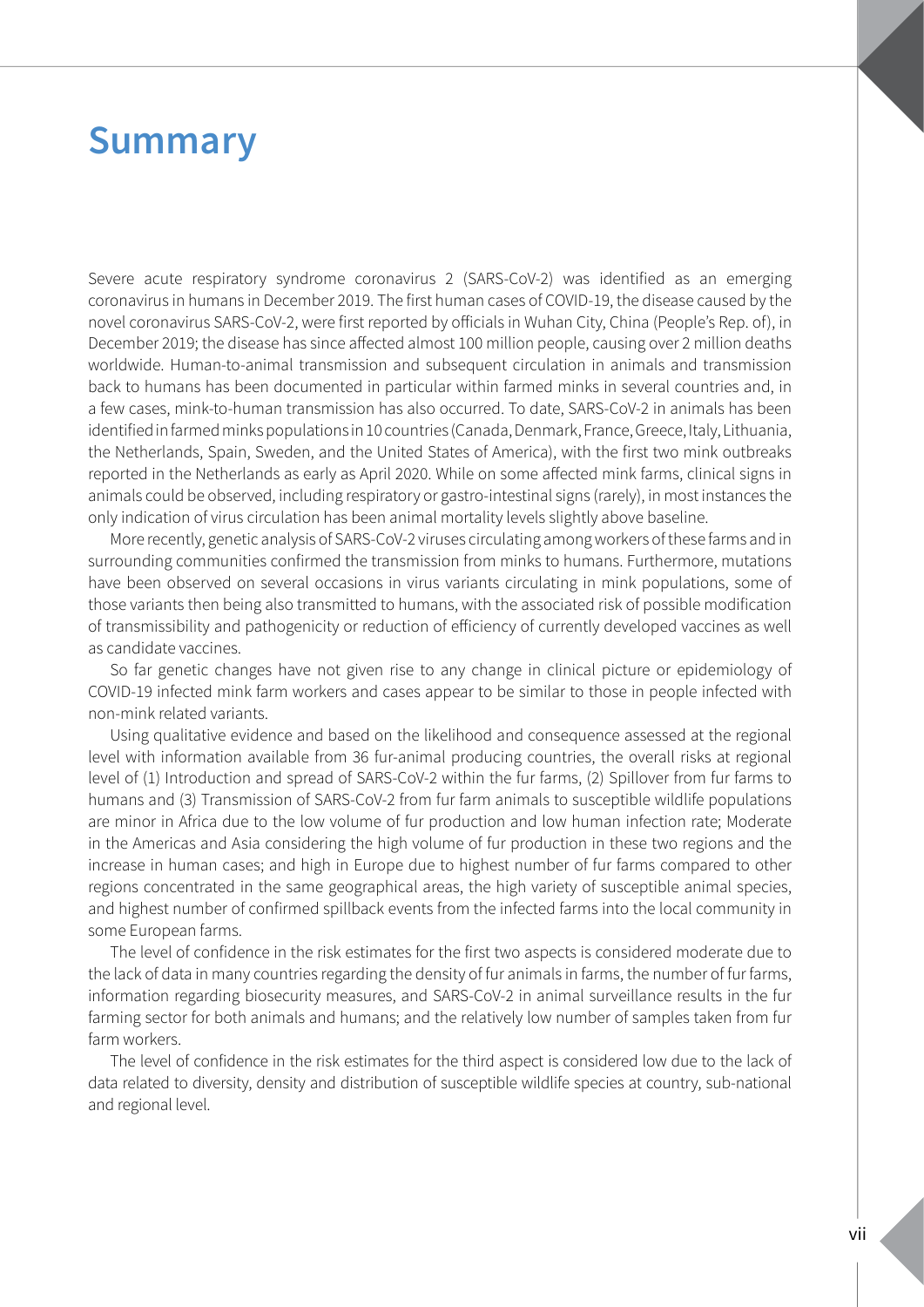# **Risk assessment questions**

The likelihood and consequence at regional level are qualitatively estimated based on the country-level assessment in addition to other considerations mentioned under each risk question.

#### **1. WHAT IS THE RISK OF INTRODUCTION AND SPREAD OF SARS-COV-2 WITHIN FUR FARMS?**

| Geographic level | <b>Likelihood</b> | <b>Consequence</b> | <b>Risk</b> | <b>Confidence</b> |
|------------------|-------------------|--------------------|-------------|-------------------|
| Africa           | Very unlikely     | Moderate           | Minor       | Moderate          |
| Americas         | Likely            | Moderate           | Moderate    | Moderate          |
| Asia             | Likely            | Moderate           | Moderate    | Moderate          |
| Europe           | Very likely       | Severe             | <b>High</b> | Moderate          |

#### **Rationale**

The risk of introduction and spread of SARS-CoV-2 within fur farms at regional level considered five risk factors in the 36 targeted countries, namely: (i) density of farmed minks, (ii) biosecurity level in fur farming systems, (iii) confirmed cases of SARS-CoV-2 in mink or other mustelid farms, (iv) human cases of COVID-19 detected among workers on mink farms and communities around infected farms, (v) number of COVID-19 human cases in relation to the human population per million.

The risk of introduction and spread of SARS-CoV-2 (and emergence of new variants) within fur farms is considered:

- **Minor in Africa**, given the low volume of fur production, conducted by only one country (South Africa) as well as the few human cases of COVID-19 detected relative to the human population in Africa.
- **Moderate in the Americas and Asia**, considering the high volume of fur production in these regions, and the high variety of susceptible animal species used in fur farming, balanced against a lack of COVID-19 infection reported among fur farms workers in Asia and very few infections reported among fur farm workers in the Americas and Asia.
- **High in Europe**, taking into account the highest number of fur farms compared to other regions, the high variety of susceptible animal species used in fur farming, the high numbers of human cases of COVID-19 reported relative to the human population in a number of countries in Europe, confirmed infection events in farmed fur animals in many countries, as well as reported infection among fur farm workers.

The level of confidence in the risk estimates for question 1 is considered moderate due to the lack of data in many countries regarding the density of fur animals in farms, the number of fur farms, information regarding biosecurity level, and SARS-CoV-2 surveillance results in the fur farming sector for both animals and humans.

For more details on national likelihood assessments, please see Map 1 and Annex 1.

**Spread of SARS-CoV-2** between fur farms may occur in various ways: by direct contact with infected animals, by indirect contact with fomites (e.g. contaminated materials, feed, or manure), or by farm workers and visitors shedding virus or carrying the virus on their clothes, equipment, or vehicles. SARS-CoV-2 in animals may also be transmitted through infected feral or stray animal species such as wild minks and cats, known to be susceptible hosts for the virus, though this has not been demonstrated thus far. Likelihood of spread following introduction is highly dependent on: the density of mink farms, and connectivity between farms through movements of animals, people, vehicles and other fomites;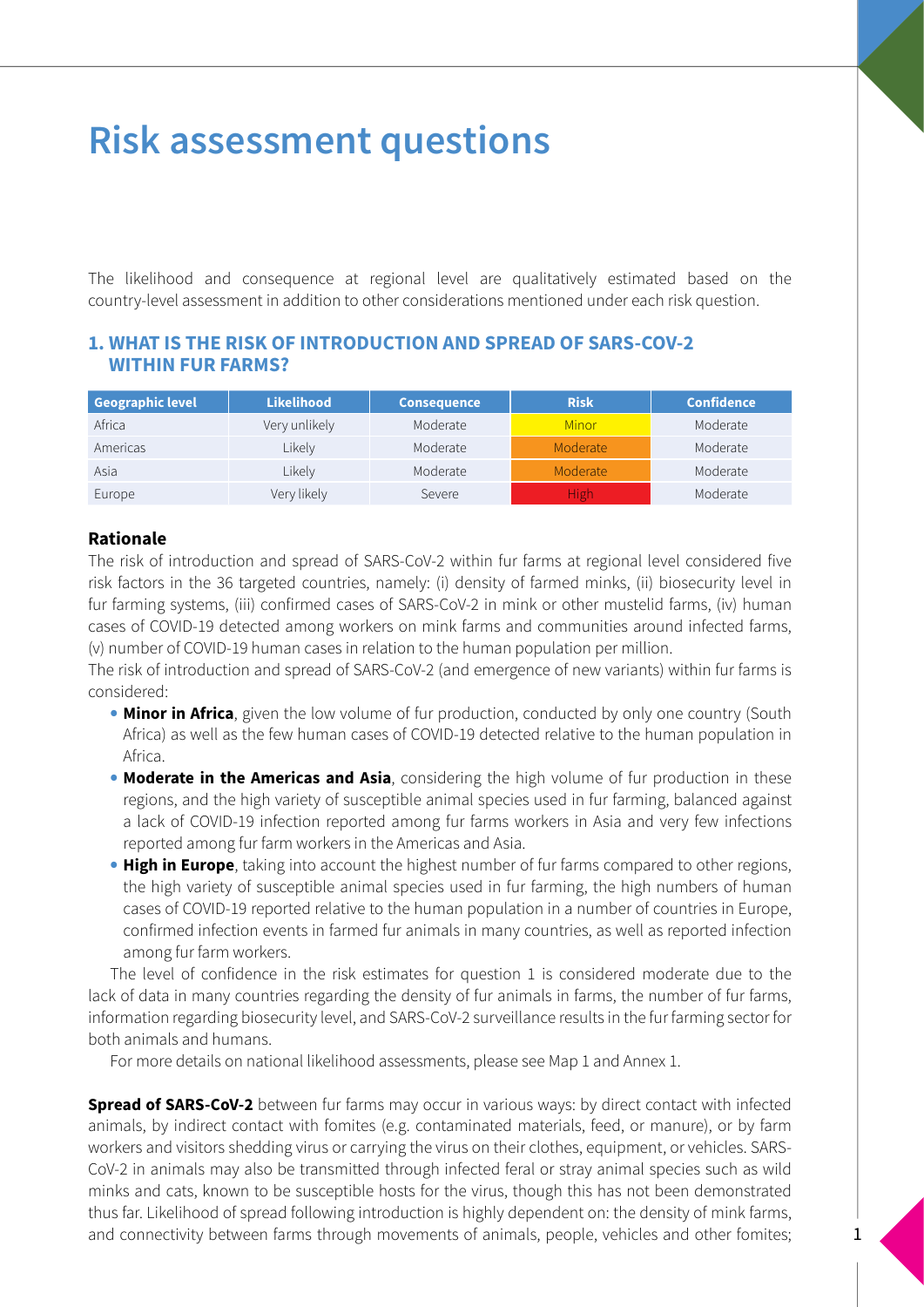efficiency and efficacy of national early warning surveillance systems; and efficiency and efficacy of rapid response mechanisms within countries. However, as this risk assessment focuses on regional spread, these factors are not considered in this risk assessment.

The risk of transboundary spread of SARS-CoV-2 among fur farming countries at regional level is more attributed to the movement of COVID-19 infected humans than to the movement of infected minks or other susceptible animals.

Currently, all countries with fur farms are working to improve biosecurity and biocontainment and strengthening application of good hygiene management practices. However, it remains to be understood how well these practices are being implemented. Available data support that 18 out of the 36 countries assessed have moderate to high biosecurity measures. While access of visitors and workers to fur farms has become stricter and the use of personal protective equipment (PPE) for workers and visitors is recommended, active surveillance in farmed fur and other animals at the farm remains a challenge and requires consistent multisectoral collaboration and coordination. Active surveillance has been implemented in 15 countries and indeed has resulted in detecting outbreaks, however it was noted (based on the experience on the Netherlands and Denmark) that by the time minks start showing symptoms, the disease may have already spread unnoticed.

Several countries (Canada, Denmark, France, Greece, Italy, Lithuania, the Netherlands, Spain, Sweden, and the United States of America) have officially reported the emergence of SARS-CoV-2 in mink to the OIE.



**MAP 1.** LIKELIHOOD OF THE RISK OF INTRODUCTION AND SPREAD OF SARS-COV-2 WITHIN FUR FARMS AT NATIONAL LEVEL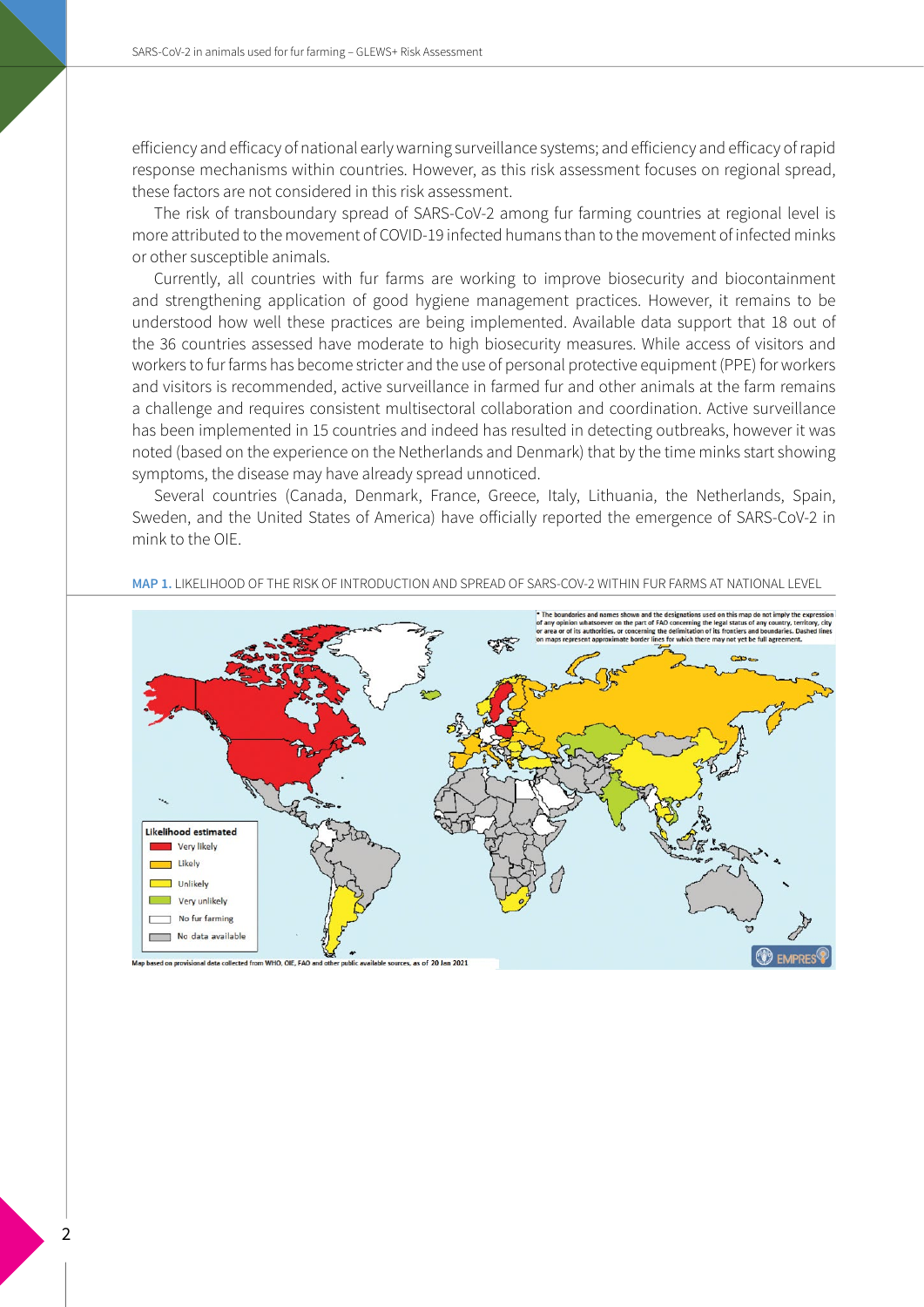| Geographic level | <b>Likelihood</b> | <b>Consequence</b> | <b>Risk</b> | <b>Confidence</b> |
|------------------|-------------------|--------------------|-------------|-------------------|
| Africa           | Very unlikely     | Moderate           | Minor       | Moderate          |
| Americas         | Likely            | Moderate           | Moderate    | Moderate          |
| Asia             | Likely            | Moderate           | Moderate    | Moderate          |
| Europe           | Very likely       | Severe             | High        | Moderate          |

#### **2. WHAT IS THE PUBLIC HEALTH RISK FROM SARS-COV-2 SPILLOVER FROM FUR FARMING TO HUMANS?**

#### **Rationale**

SARS-CoV-2 spillover from fur farm animals to humans poses a serious public health and socio-economic threat and requires a One Health approach to manage.

Despite biosecurity measures in place in mink farms at the time of writing this Tripartite risk assessment, spillover from animals to humans and vice versa has been reported in ten countries (Canada, Denmark, France, Greece, Italy, Lithuania, the Netherlands, Spain, Sweden and the United States of America).

As per recent COVID-19 surveillance results, Canada, Denmark, France, Greece, Italy, Lithuania, the Netherlands, Spain, Sweden and the United States of America have reported SARS-CoV-2 infections in mink farms affecting animals and humans and some of these countries detected cases of new SARS-CoV-2 variants associated with farmed mink.

The spread of these variants has reinforced the need to strengthen mechanisms to identify and prioritize potentially relevant mutations globally; and the need to reduce overall transmission rates through established control methods, to reduce the likelihood and negative impact of mutations.

Based on the small sample size taken from mink farm workers infected with SARS-CoV-2 variant, it is difficult to accurately assess the transmissibility, pathogenicity and phenotypic changes potentially impacting the efficiency of candidate vaccines. So far genetic changes have not given rise to any change in clinical picture or epidemiology of COVID-19 infected farm workers.

Despite public awareness, the use of PPE at fur farms to protect an individual from inhalation, dermal or physical exposures with infected and potentially infected animals is still not practiced routinely.

Based on current information and research conducted in countries where infections were reported in mink farms, the risk of COVID-19 spread to nearby communities should be considered, and farm workers and any visitors, including veterinarians, feed suppliers, and others who may be in direct contact with infected minks or the environment at the farm (e.g., feed, equipment, manure…) are at a high occupational health risk.

The public health risk from SARS-CoV-2 spillover from fur farming to humans is considered:

- **Minor in Africa**, given the low volume of fur production farms. However, potential risk of spillover of SARS-CoV-2 from infected farm workers to farmed fur animals and farmed fur animals to humans should not be neglected.
- **Moderate in the Americas and Asia**, for individuals having direct or indirect contact with farmed fur animals, considering the high volume of fur production in these regions; although scattered in various regions and therefore reducing the risk of transmission between farms and amplification. However, about half the furs produced in North America come from small, family-run farms, and biosecurity measures vary among farms. In Asia, a lower biosecurity level increases the risk pathways for spillover.
- **High in Europe**, considering the highest number of fur farms concentrated in the same geographical areas, and confirmed spillback from the infected farms into the local community in some European countries. As viruses move between human and animal populations, genetic modifications in the virus can occur and new variants are more likely to arise.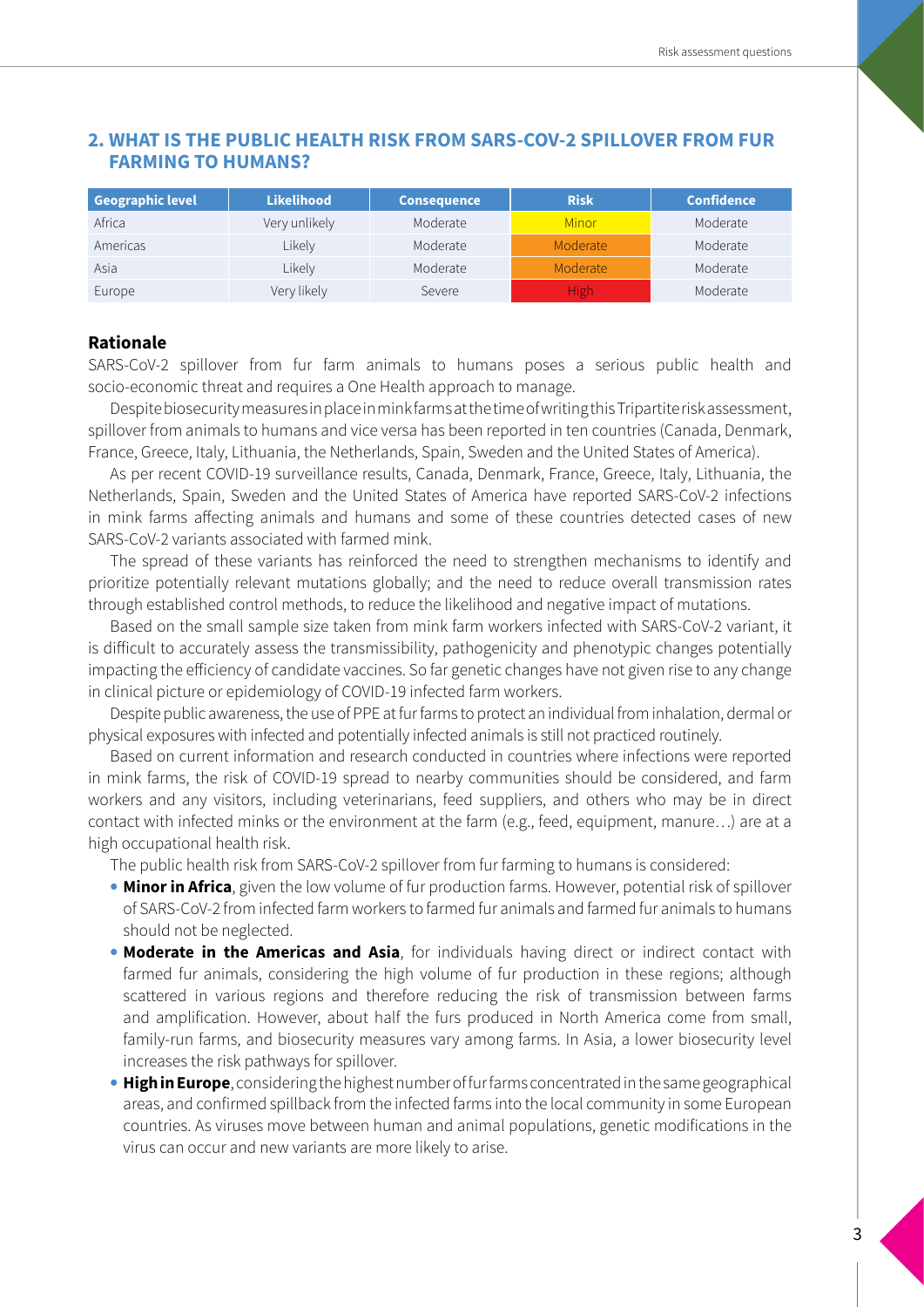

#### **MAP 2.** LIKELIHOOD OF SARS-CoV-2 SPILLOVER FROM MINK FUR FARMING TO HUMANS AT NATIONAL LEVEL

#### **3. WHAT IS THE RISK OF TRANSMISSION OF SARS-COV-2 FROM FUR FARMING SYSTEMS TO SUSCEPTIBLE WILDLIFE POPULATIONS?**

| Geographic level | <b>Likelihood</b> | <b>Consequence</b> | <b>Risk</b> | <b>Confidence</b> |
|------------------|-------------------|--------------------|-------------|-------------------|
| Africa           | Likely            | Minor              | Minor       | Low               |
| Americas         | Very likely       | Minor              | Moderate    | LOW               |
| Asia             | Very likely       | Minor              | Moderate    | Low               |
| Europe           | Very likely       | Moderate           | <b>High</b> | Low               |

Emerging infectious diseases often constitute a threat for wildlife conservation and biodiversity. Fur animals escaping farms may act as maintenance hosts and cause spillover of SARS-CoV-2 into sympatric wildlife species, provided the presence of susceptible hosts. However, there is not enough information currently available to assess the likelihood of a reservoir of SARS-CoV-2 being established in susceptible wildlife. Mink escapes from captivity have also historically been a problem in every country where mink farming exists or has existed. The escape of minks is believed to increase during the mass culling process. In one region of Denmark, it has been found that most free-ranging mink (79%, n = 213) were born in a farm and subsequently escaped, indicating that farms can act as a true source for the wild populations, maintaining high levels of mink abundance. Similar conclusions have been reported in other countries. Escaped minks do not stay in isolation from wild ones; hybridization between escaped and wild minks in the wild has been documented. SARS-CoV-2 in animals has been confirmed in a free-ranging wild mink captured in the surrounding area of an affected mink farm in Utah, United States of America. This is the first free-ranging, native wild animal confirmed globally with SARS-CoV-2. This suggests that a wild mink was infected due to indirect or direct contact with infected farmed minks. However, there is no evidence that SARS-CoV-2 is circulating in wild mink populations surrounding the affected mink farms.

At national level, transmission of SARS-CoV-2 from fur farmed animals to wildlife is possible through direct contact between wildlife and infected farmed animals, as well as through indirect contact with contaminated carcasses, waste, and other fomites. Direct and indirect contact between fur farmed animals or fomites and stray animals (i.e stray cats) is known to occur. Such stray animals could act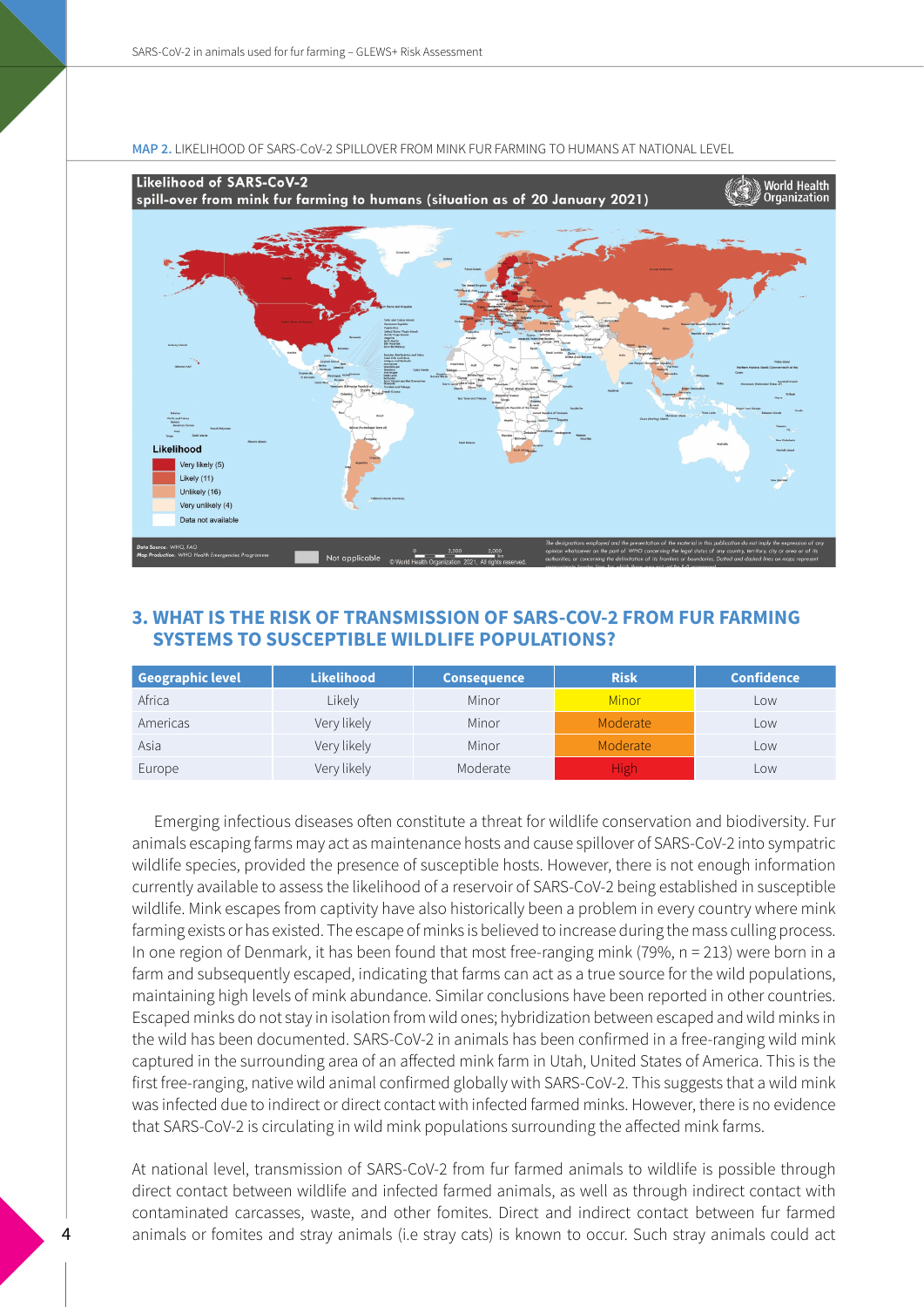as a bridge species by then transmitting the virus to wild susceptible species. Exposure of stray cats to SARS-CoV-2 in the vicinities of infected mink farms has been described, even in countries with known moderate to high biosecurity. For more details on national likelihood assessments, please see Map 3 and Annex 2.

At regional level, transboundary spread is mainly expected within fur farms located at country border areas given that long distance dispersal of escaped minks from home range is not expected as long as the minks have easy access to food in their immediate vicinity. Some factors under consideration are described in Annex 2. This question will be updated as additional information on wildlife population distribution and density become available.

#### **Rationale**

The risk of SARS-CoV-2 spread from fur farming systems to susceptible wildlife populations in the mentioned regions has considered four factors, namely: (i) density of farmed minks, (ii) biosecurity level in fur farming systems, (iii) confirmed cases of SARS-CoV-2 infection in minks in fur farms, and (iv) presence of wild mustelids and canids in the country. In December 2020, the first free-ranging, native wild mink confirmed with SARS-CoV-2 was detected in Utah, United States of Americas, and phylogenetic analysis of the virus isolate confirmed a close genetic match with the virus found on the mink farm.

- The risk of transmission of SARS-CoV-2 from fur farms to susceptible wildlife populations is considered: • **High in Europe**, given the transmission of SARS-CoV-2 to susceptible wildlife is either likely or very likely to occur in five countries, the high number of fur farms compared to other regions, the diversity of susceptible animal species bred in fur farms, and the presence of wild susceptible species of the families *Mustelidae* and *Canidae.*
- **Moderate in Asia and the Americas**, given the volume of fur production in those areas, the high diversity of susceptible animal species bred in fur farming systems, and the presence of wild susceptible species of the families *Mustelidae* and *Canidae.*
- **Minor in Africa**, given the quite low volume of fur production, and the low number of farms present in one country (South Africa).



**MAP 3.** LIKELIHOOD OF SARS-COV-2 FROM FUR FARMING SYSTEM TO SUSCEPTIBLE WILDLIFE POPULATIONS AT NATIONAL LEVEL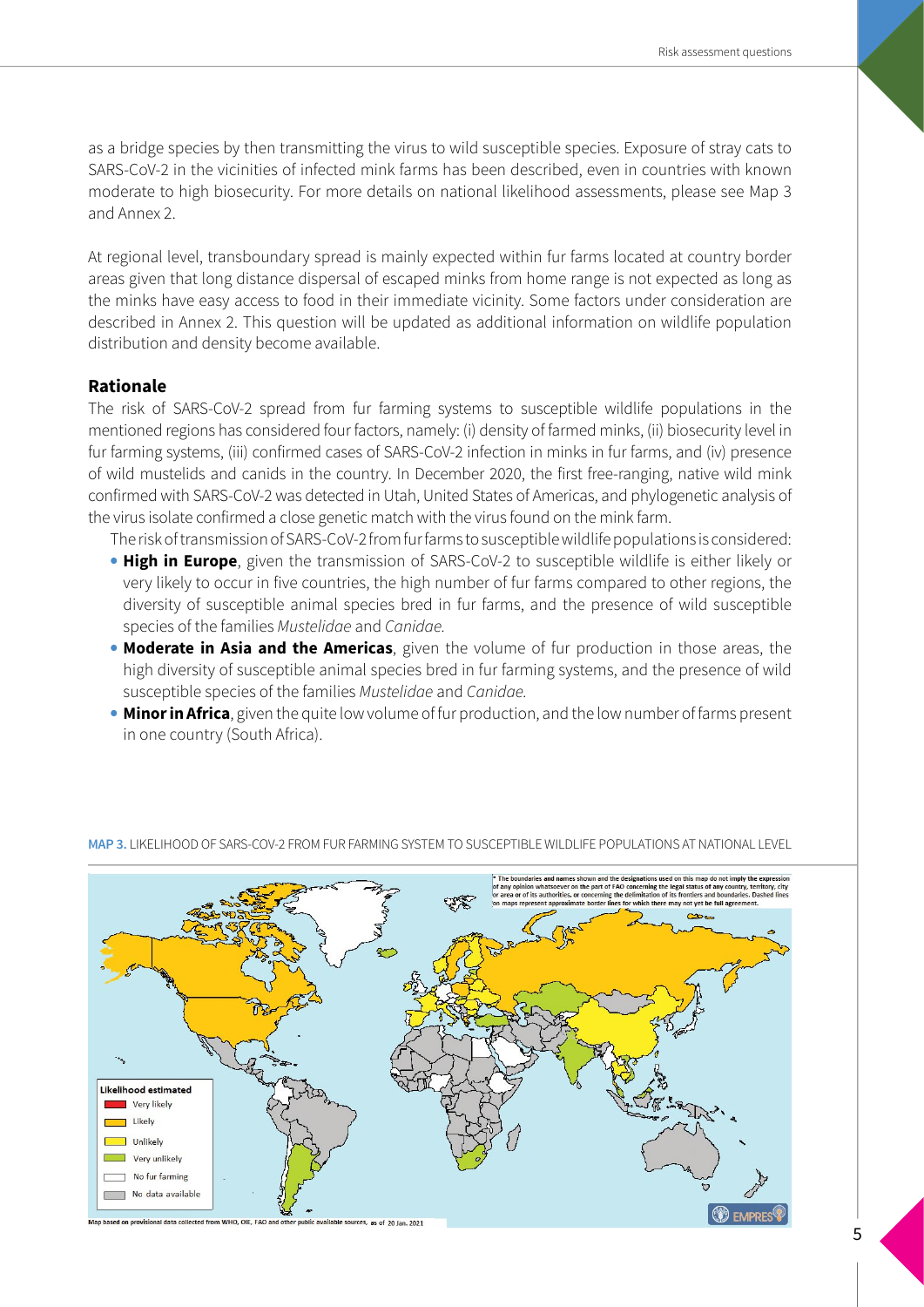### **Supporting information**

#### **HAZARD/PATHOGEN/DISEASE INFORMATION**

Coronaviruses (CoV) are known to cause disease in humans and animals. Human coronaviruses were first identified in the mid-1960s. Four out of the seven known human CoVs cause symptoms of common cold with only moderate clinical impact. The other three, MERS-CoV, SARS-CoV, and SARS-CoV-2, are zoonotic viruses transmissible from vertebrate animals to humans, and through mutations and recombination that occur, they are capable of adapting to human hosts.

SARS-CoV-2 has been classified as a novel member of the genus *Betacoronavirus* first identified in humans in December 2019 and has since then affected more than 95 million people causing over 2 million deaths worldwide. The virus is believed to be ancestrally linked to viruses of bats, but the exact origin of SARS-CoV-2 and intermediate host(s) have not yet been identified. The virus appears to be primarily transmitted by human-to-human transmission through respiratory droplets and close contact, although there is evidence of transmission at the human-animal interface. SARS-CoV-2 is capable of causing a reverse zoonosis as several animals in contact with infected humans have tested positive for SARS-CoV-2 (e.g. mink, dogs, domestic cats, lions, tigers, snow leopards, pumas, ferrets, gorillas) or after experimental infection (mice, dogs, cats, ferrets, hamsters, primates, tree shrew). Animal-to-human and animal-to-animal transmission has been documented within farmed minks in several countries, and epidemiological as well as experimental data suggest that SARS-CoV-2 is transmitted between animals primarily via respiratory droplets and direct or indirect contacts. Currently, there is no evidence that animals - including farmed fur animals - play a substantial role in the spread of SARS-CoV-2 to people.

Emerging infectious diseases can often pose a threat to native wildlife species. Escaped fur farmed animals that can act as maintenance hosts and cause spillover to sympatric wildlife are a particular threat. Any wildlife species that becomes a reservoir for SARS-CoV-2 could pose a continued public health risk of zoonosis, a risk for the transmission of SARS-CoV-2 to other animal species, and the risk of negative perceptions of those species resulting in human threats to the species and their populations.

SARS-CoV-2 has been identified and reported in farmed mink population in 10 countries (Canada, Denmark, France, Greece, Italy, Lithuania, the Netherlands, Spain, Sweden, and the United States of America) with the first two mink outbreaks reported in the Netherlands in April 2020. Most of the affected farms reported SARS-CoV-2 infection among workers and it is hypothesized that the mink farms were infected through human-mink transmission, proving SARS-CoV-2 capable of reverse zoonosis. Subsequent mink-human transmission was confirmed in farms in Denmark, Lithuania, the Netherlands, Spain, Italy, the United State of America, Sweden and Greece.

#### **SARS-CoV-2 VARIANT**

The appearance of mutations is a natural and expected event within the evolution of the SARS-CoV-2, which has been monitored and observed since the start of the pandemic. In most instances, mutations have no or little direct impact; however, over the last few months, several SARS-CoV-2 variants have been identified that are of concern.

These variants include among others: infection among farmed mink, SARS-CoV-2 VOC 202012/01 (Variant of Concern, year 2020, month 12, variant 01) in the B.1.1.7 lineage, SARS-CoV-2 501Y.V2 variant in the B.1.351 lineage, and several variants in lineage B.1.1.28.

Additional variants of potential interest or concern are emerging rapidly as sequencing activities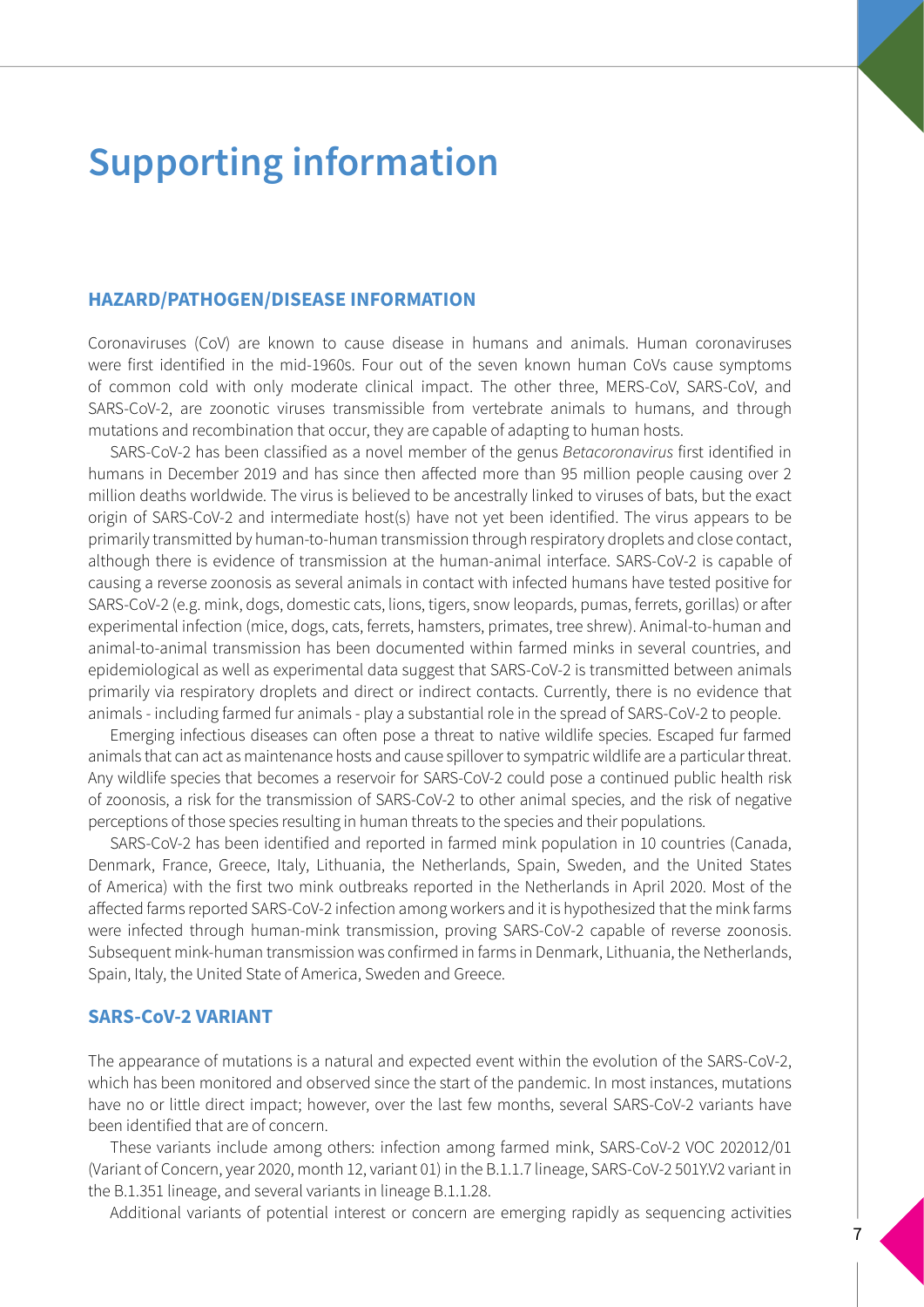strengthen globally. Preliminary data suggest that at least two variants, VOC 202012/01 and 501Y.V2, are more transmissible than the wild type. Emerging evidence suggests the 501Y.V2 variant is able to escape antibody neutralization, with neutralizing activity lost in half the people tested and reduced levels in the other half, which suggests potential susceptibility to re-infection.

 There is currently little available information to assess if there are changes in severity as a result of these new variants; however, the observed increase in transmissibility with similar levels of infection-severity has led to an increase in the sheer number of COVID-19 hospitalizations and deaths, and strained health systems in countries affected. Established and proven preventive and public health and social measures appear to remain effective, with demonstrated declines in human case incidence observed in countries applying measures.

The implications of these identified mutations that were reported in humans and in animals in several countries are yet unknown. Studies are ongoing to determine if they could impact diagnostic tests, therapeutics and/or effectiveness of future vaccines and increase susceptibility to further infections. Further studies are needed to assess the zoonotic potential of SARS-CoV-2 variants and any potential change in transmissibility or virulence and any implications for reinfection. Further spread of mink-associated variant virus could potentially cause serious public health impacts due to reduced antibody neutralization activity . Further research is needed to understand the pathogenicity of SARS-CoV-2, especially in farmed fur animals, modes of transmission, incubation period, pathogenicity and transmission to susceptible wildlife animals.

#### **EVENT BACKGROUND**

The first mink SARS-CoV-2 infection was identified on two mink farms in the Netherlands on 26 April 2020, and in May two more mink farms in the Netherlands were infected. During environmental and animal testing at the mink farm, SARS-CoV-2 was detected in three cats living at a mink farm, as well as in dust particles in the mink barns. After ten days, a farm worker was reported to have contracted COVID-19 and according to the official investigation report, it is likely mink infected with SARS-CoV-2 transmitted the virus to the worker. However, it is still unknown how minks were infected.

Stamping out measures were taken in all affected mink farms in the Netherlands. Strict biosecurity and biocontainment measures, including mandatory screening, a ban on mink movement, the restriction of visitors and mandatory use of PPE for all staff and visitors were recommended.

From 26 April through 20 January, a total of 10 countries have officially reported SARS-CoV-2 identified on mink farms, eight EU Member States: Denmark (207 farms), France (1 farm), Greece (17 farms), Italy (1 farm), Lithuania (2 farms), Netherlands (69 farms), Spain (1 farm), Sweden (13 farms) and in North America in the United States of America (17 farms) and Canada (2 farms).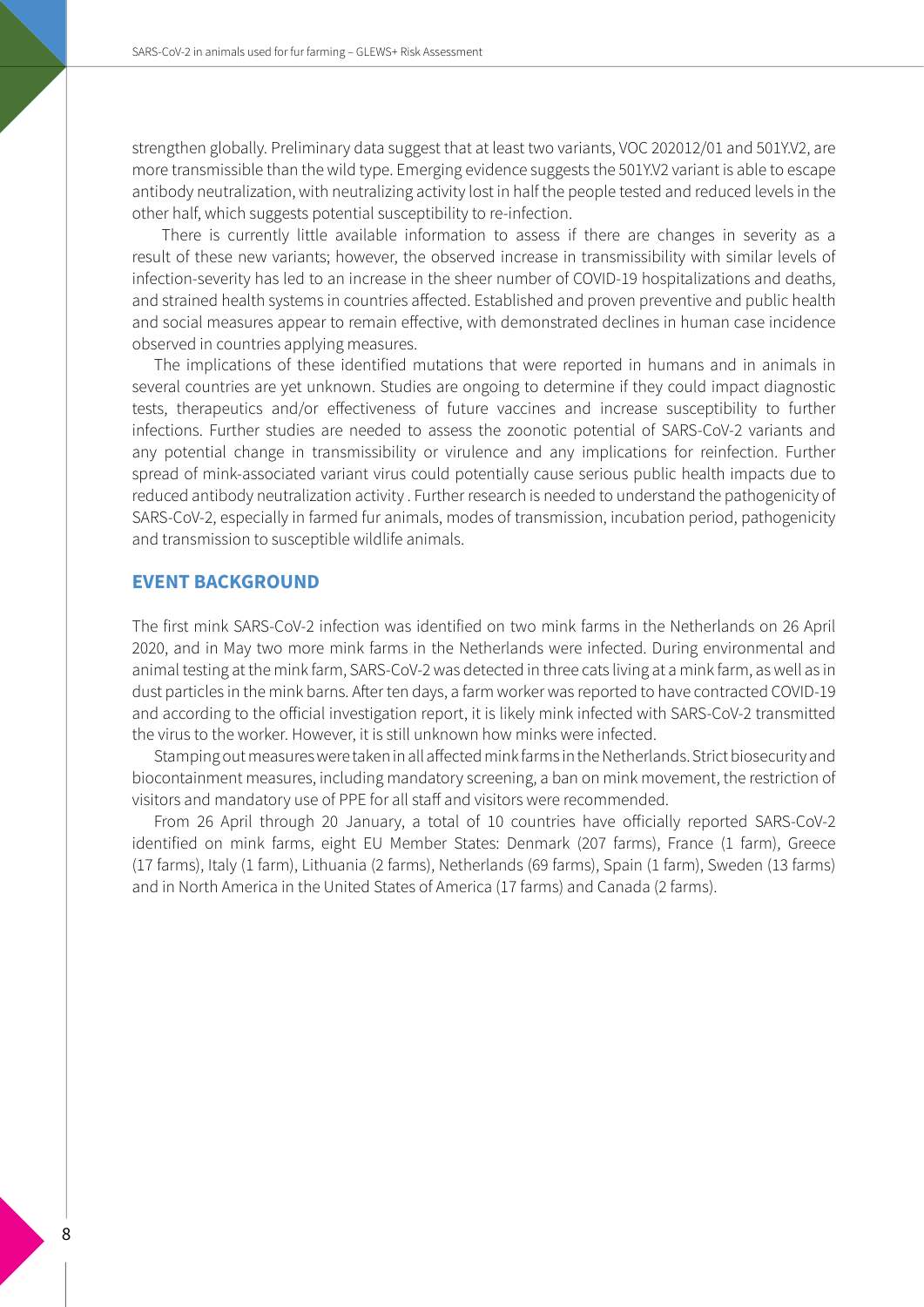

**MAP 4.** GLOBAL OVERVIEW OF POSITIVE SARS-COV-2 IN MINK FARMS, AS OF 20 JANUARY 2021

#### **CONTEXT DESCRIPTION**

Fur farming is the practice of breeding or raising certain types of animals for their fur. For the purpose of this document information was made available by 36 countries in the world reporting farming of *Mustelidae*, which includes: minks, sables, martens, otters, stoats, badgers, weasels, and ferrets; and other fur animals as chinchillas, rabbits, hares, raccoon dogs, foxes, Arctic foxes, bobcats, lynx and nutrias.

Most of the world's farmed fur is produced in Europe. There are around 5 000 fur farms in the EU, located across 23 countries. In 2018 the biggest fur animal producers in the EU were Denmark (17.6 m), Poland (5 m), Netherlands (4.5 m), Finland (1.85 m), Greece and Lithuania (both 1.2 m). These countries collectively accounted for 50% of the global production of farmed fur and Denmark was the leading mink production country in Europe. Figures for the same period show that mink were farmed for their fur in China (People's Rep. of) (20.7 m), the United States of America (3.1 m) and Canada (1.7 m), bringing the total to approximately 60.5 million mink.

Several countries have banned fur farming altogether due to ethical or public health reasons and there are restrictions for import and export of furs in several parts of the world.

#### **Countries**' **capacity**

The level of capacity to manage the risk of SARS-CoV-2 introduction and spread in fur farming systems and transmission to susceptible wildlife varies greatly across countries.

Countries apply different biosecurity and public health measures and surveillance systems vary from ad-hoc testing of fur farmed animals and farm workers to well-established integrated surveillance systems using the One Health approach. In some countries, whole genome sequencing is performed on all positive animal and/or human cases, while in others there is no capacity for whole genome sequencing and samples are sent to laboratories in other countries for sequencing.

In term of vaccination, there are currently more than 50 COVID-19 vaccine candidates in trials. As of 20 January 2021, 12 COVID-19 vaccines (developed by AZ/Oxford, Bharat Biotech international Limited, China National Biotec Group (CNBG)/ Sinopharm, Fiocruz, Fosun Biotech, Gamaleya Research Institute, Moderna, Pfizer/ BioNTech, Serum Institute of India, Sinovac, Tianjin CanSino and Vektor State Research Center of Virology and Biotechnology) have been permitted for use in humans by selected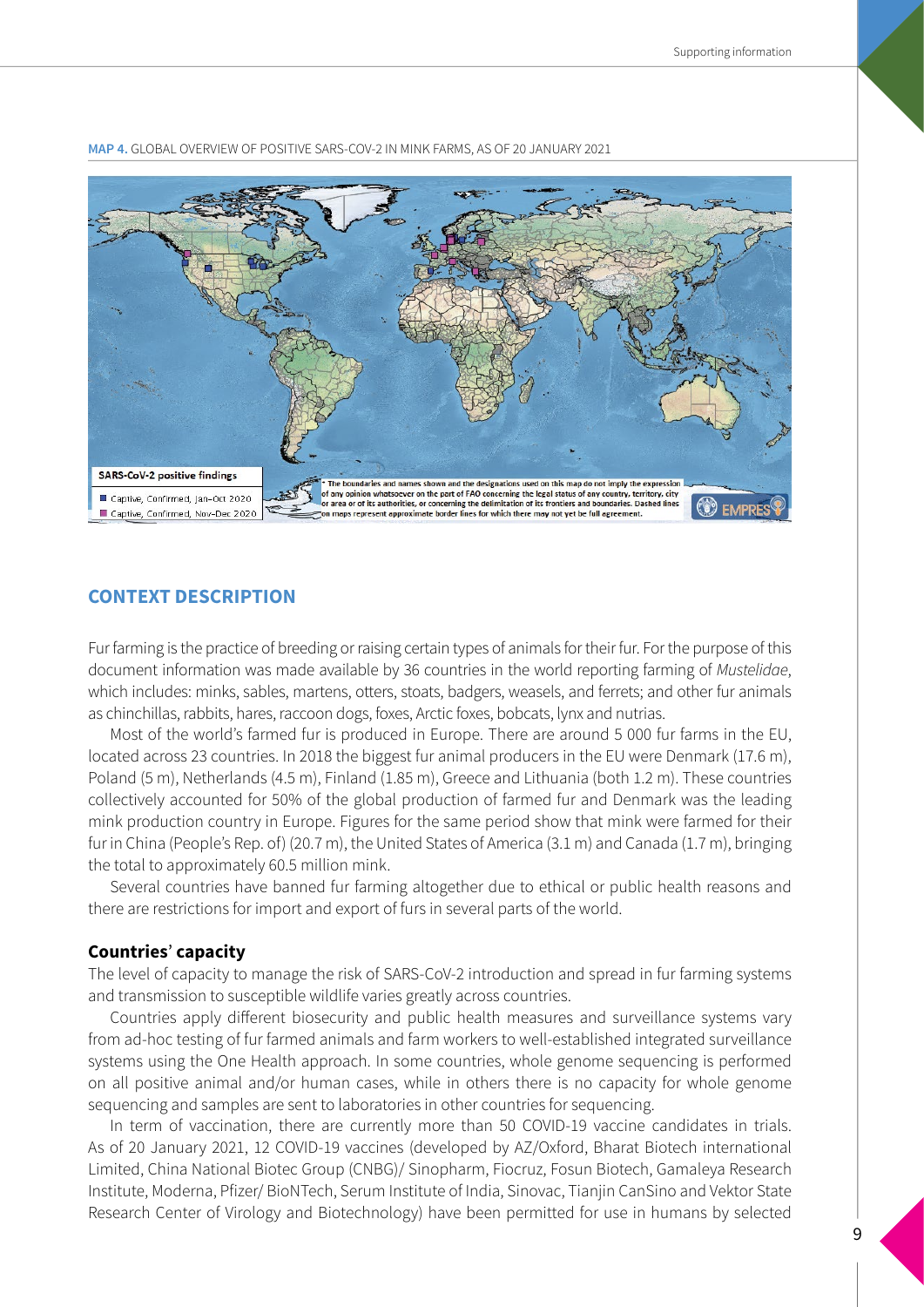national authorities; So far WHO has granted emergency use listing (EUL) to the Pfizer/ BioNTech vaccine on 31 December 2020. However, national regulatory authorities do have the mandate and the jurisdiction to take the appropriate regulatory decisions and issue authorizations for the use of vaccines within their own countries.

#### **Countries' vulnerability**

Some countries are more vulnerable to disease threats. The level of biosecurity and biosafety on fur farms is not standardized. Many fur animals are kept together in a small area, and virus transmission in such large numbers of a homogenous population can drive virus evolution. Despite public awareness, use of full PPE is still inconsistently used at farms and the close contact during mink husbandry practices and pelting and processing is a continued risk for spillover of the virus to humans and/or animals. Also, availability of PPE is limited in some countries.

COVID-19 vaccines for use in human are not administered in all countries due to vaccine shortages. COVID-19 vaccine for animals is still at an experimental stage of development. Low-income countries may also be more vulnerable to transmission between fur farmed animals and humans due to limited capacity for early detection and to perform whole genome sequencing and compare data across the animal human interface.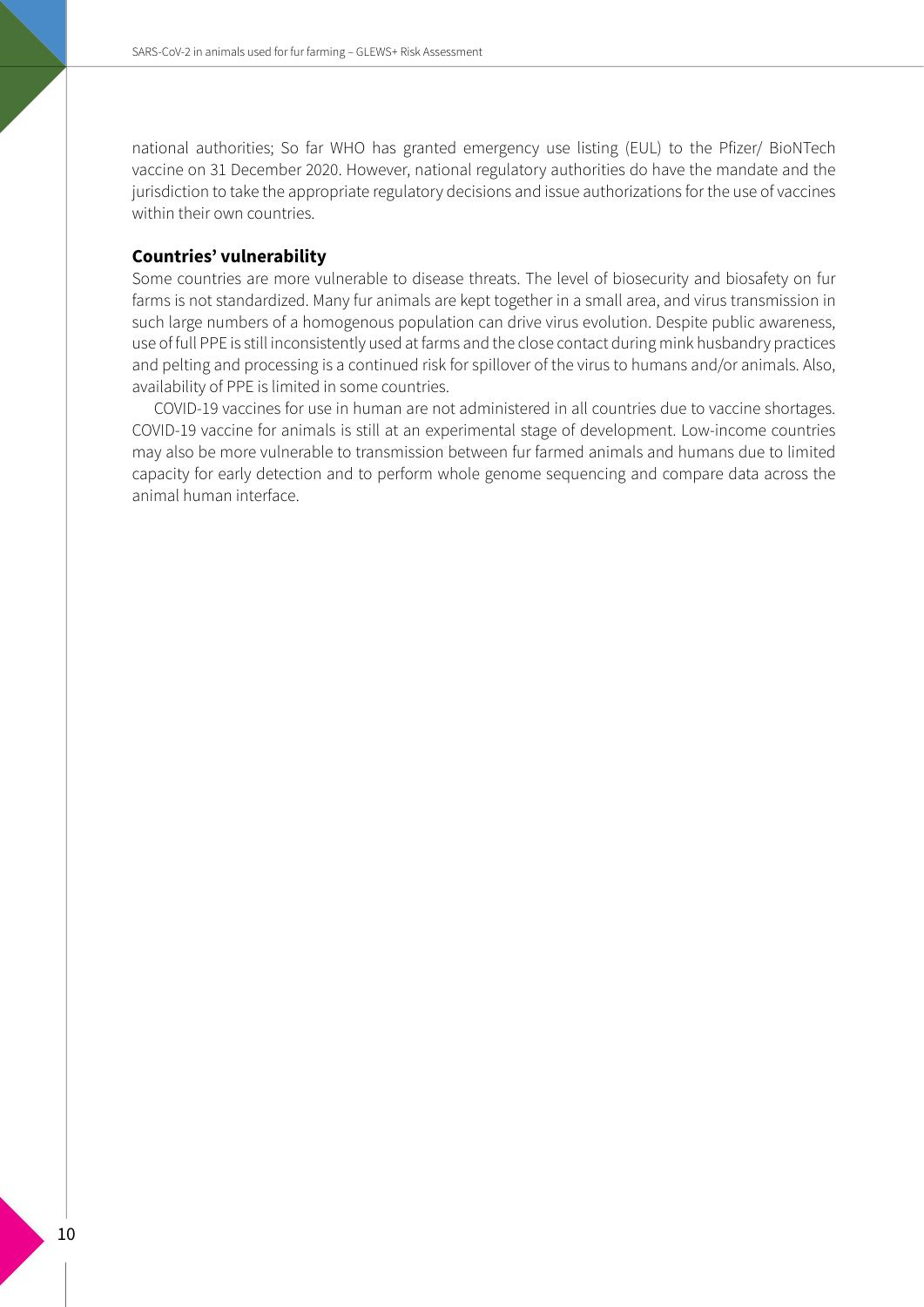### **Recommendations**

#### **RECOMMENDED MITIGATION MEASURES REDUCING LIKELIHOOD OF SARS-COV-2 PUBLIC HEALTH RISK AS WELL AS INTRODUCTION AND SPREAD WITHIN FUR FARMS**

- Apply and enforce strict sanitary [biosecurity measures against SARS-CoV-2 on fur farms holding\[](https://www.oie.int/fileadmin/Home/MM/Draft_OIE_Guidance_farmed_animals_cleanMS05.11.pdf)1] species of the families *Mustelidae*, *Leporidae* and *Canidae* (including raccoon dogs, fox, sable, mink, ferret and rabbits) and consider rapid containment measures at local, national, and regional levels.
- Provide and ensure the use of appropriate personal protective equipment (PPE) by farm workers and visitors. Human infection can be prevented by wearing PPE and washing or sanitizing hands thoroughly after working with animals. Farm workers when cleaning and disinfecting will require increased protection and use of respirators, chemical-resistant clothing, chemical-resistant gloves and goggles.
- Based on current evidence, testing of animals for SARS-CoV-2 should be [risk-based](https://www.oie.int/fileadmin/Home/MM/A_Sampling_Testing_and_Reporting_of_SARS-CoV-2_in_animals_3_July_2020.pdf) and only be considered in the broader response to COVID-19 within a One Health approach, incorporating an early warning and surveillance system based on case definitions in [farm workers](https://www.who.int/publications/i/item/WHO-2019-nCoV-Surveillance_Case_Definition-2020.2) and [animals](http://www.fao.org/3/cb2549en/CB2549EN.pdf) as appropriate.
- Sampling and testing among susceptible wild species and other free-roaming animals in the vicinities of SARS-CoV-2 infected fur farms should be considered based on the geographical proximity and in conjunction with veterinary and wildlife authorities.
- Farm workers with symptoms compatible with COVID-19 and/or who live with someone with symptoms compatible with COVID-19 should not be permitted to enter fur farm premises.
- In SARS-CoV-2 outbreaks involving fur farms, sequencing of viruses from human cases and minks, including phylogenetic analysis and comparison of genetic sequences, is recommended to understand the direction of infection (animal-animal, animal-human, human- animal or humanhuman) and to identify and assess any mutations occurring.
- All countries are advised to strengthen biosafety and biosecurity measures in farms and around known wild animal reservoirs in order to limit the risk of spillover. This includes infection prevention and control measures for farm workers, farm visitors and those who may be involved in animal husbandry or culling.
- All countries are advised to enhance surveillance for COVID-19 at the animal-human interface where susceptible animal reservoirs are identified, including fur farms.
- The research community is encouraged to assess the susceptibility to SARS-CoV-2 of other farmed fur species
- Further research is needed to understand the pathogenicity of SARS-CoV-2 variants, especially in farmed fur animals, modes of transmission, incubation and infectious period; and pathogenicity and transmission risk to susceptible wildlife animals.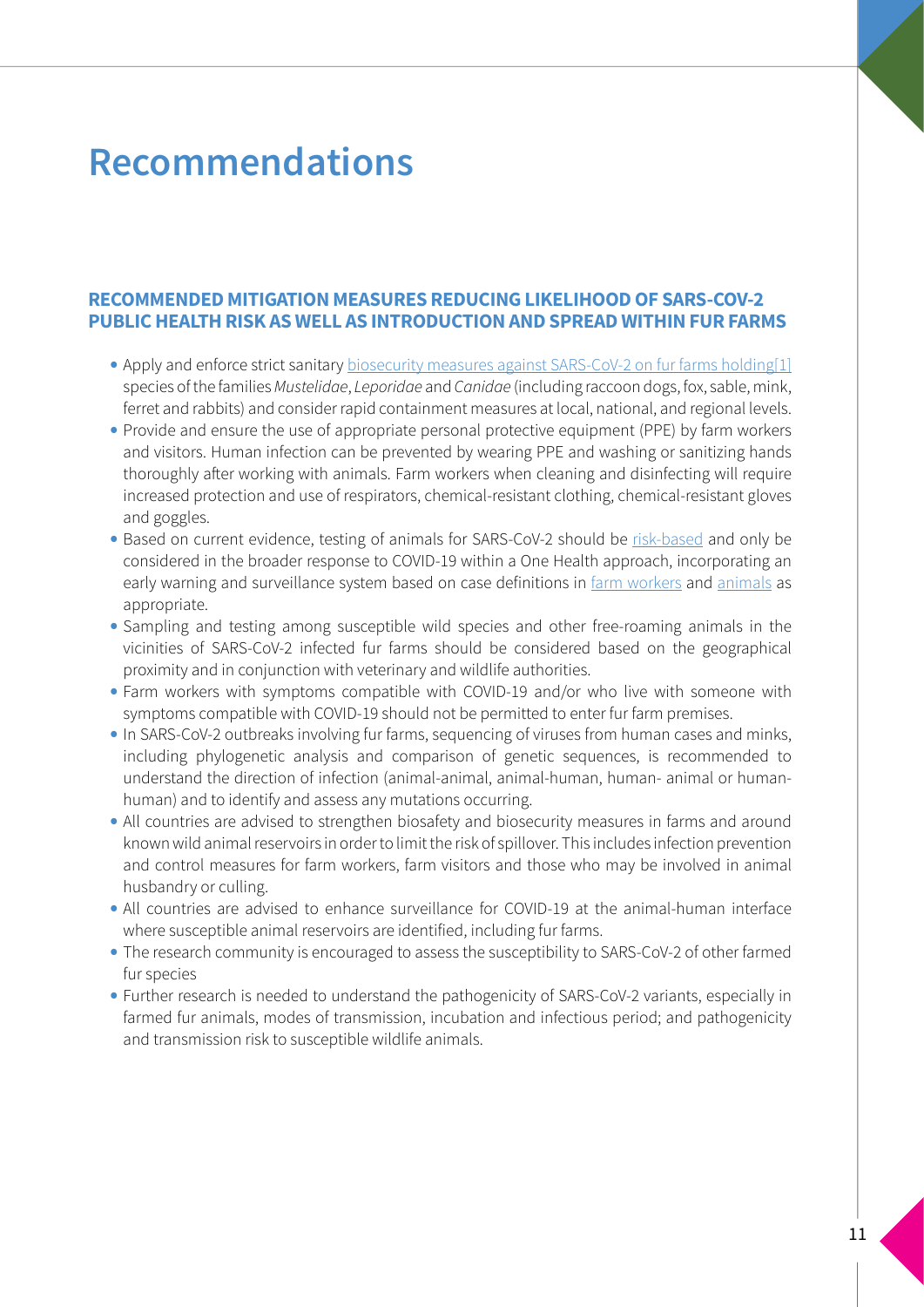#### **WHEN ENTERING THE FARM, THE FOLLOWING MEASURES SHOULD BE FOLLOWED:**

- Non-essential visitors should not be allowed on the premises.
- Workers and visitors must park their vehicles in designated areas away from animal housing.
- Keep a record of all people who enter the farm including the date, contact information, hour of entry and exit, and the nature of their visit, including visits to other farms in past two weeks (e.g. for food suppliers, veterinarians); no person should be allowed on site if they have [sign](https://www.who.int/publications/i/item/WHO-2019-nCoV-Surveillance_Case_Definition-2020.2)s and symptoms compatible with COVID-19.
- Anyone infected with SARS-CoV-2, or people in quarantine due to contact with COVID-19 patients, should not be allowed to enter the farm until cleared by medical providers.
- Stagger arrival of workers to the farm so they do not congregate in the common spaces.
- Use an all-in all-out strategy where feasible, with cleaning and disinfection before restocking, using [recommended disinfectants](https://www.oie.int/index.php?id=169&L=0&htmfile=chapitre_disinfect_disinsect.htm) and following the instruction on the product label.

#### **INSIDE THE FARM, THE FOLLOWING MEASURES SHOULD BE ADOPTED:**

- Wear new or cleaned and disinfected personal protective equipment such as a disposable mask, apron, nitrile gloves and boots when moving between different sheds/barns.
- Use a footbath with clean [disinfectant](https://www.oie.int/fileadmin/Home/MM/EN_2_Factsheet_SARS-CoV-2_v8_final.pdf) (changed daily) to disinfect boots when entering the farm.
- Change/disinfect PPE daily, i.e. every time before you enter and after you leave the farm.
- Clean and disinfect all spaces, using [recommended disinfectants](https://www.oie.int/index.php?id=169&L=0&htmfile=chapitre_disinfect_disinsect.htm) and following the instruction on the product label.
- Routinely clean and disinfect common areas e.g. resting areas, kitchen, coffee room, changing rooms, bathrooms, sleeping quarters.
- Keep premises clean by proper storage of feed and bedding materials, and ensure removal of debris, feed waste, and feces daily. Follow proper disposal of waste, feces or other materials to avoid attracting pests. The manure and bedding waste must be disinfected before it is removed from the farm. All sawdust that was used during pelting will contain fat and must therefore in accordance to regulations be properly destroyed.
- Use closed feeding and watering systems that are cleaned whenever possible, but at least monthly.
- Close holes, cracks, fix doors, fix enclosures to prevent animals from escaping and moving around the farm, and discourage the presence of dogs, cats, wild animals and pests.
- Do not rotate workers between farms, to decrease the possibility of further virus spread.
- Ensure personal distance between people is observed at all times (at least 1 meter distance) and stagger mealtimes and breaks to avoid large gatherings in the break rooms.
- Prepare for a possible shortage of the workforce and prepare a contingency plan to ensure continuity of work.
- When using tools, make sure to always disinfect them after use and before use in any other part of the farm.
- Practice basic personal hygiene measures, in particular regular handwashing before and after handling animals.
- Raise awareness among farm workers about how SARS-CoV-2 in animals spreads and how to prevent getting infected and routinely remind them about biosafety and biosecurity measures against SARS-CoV-2 on the farm in the language of the farm workers.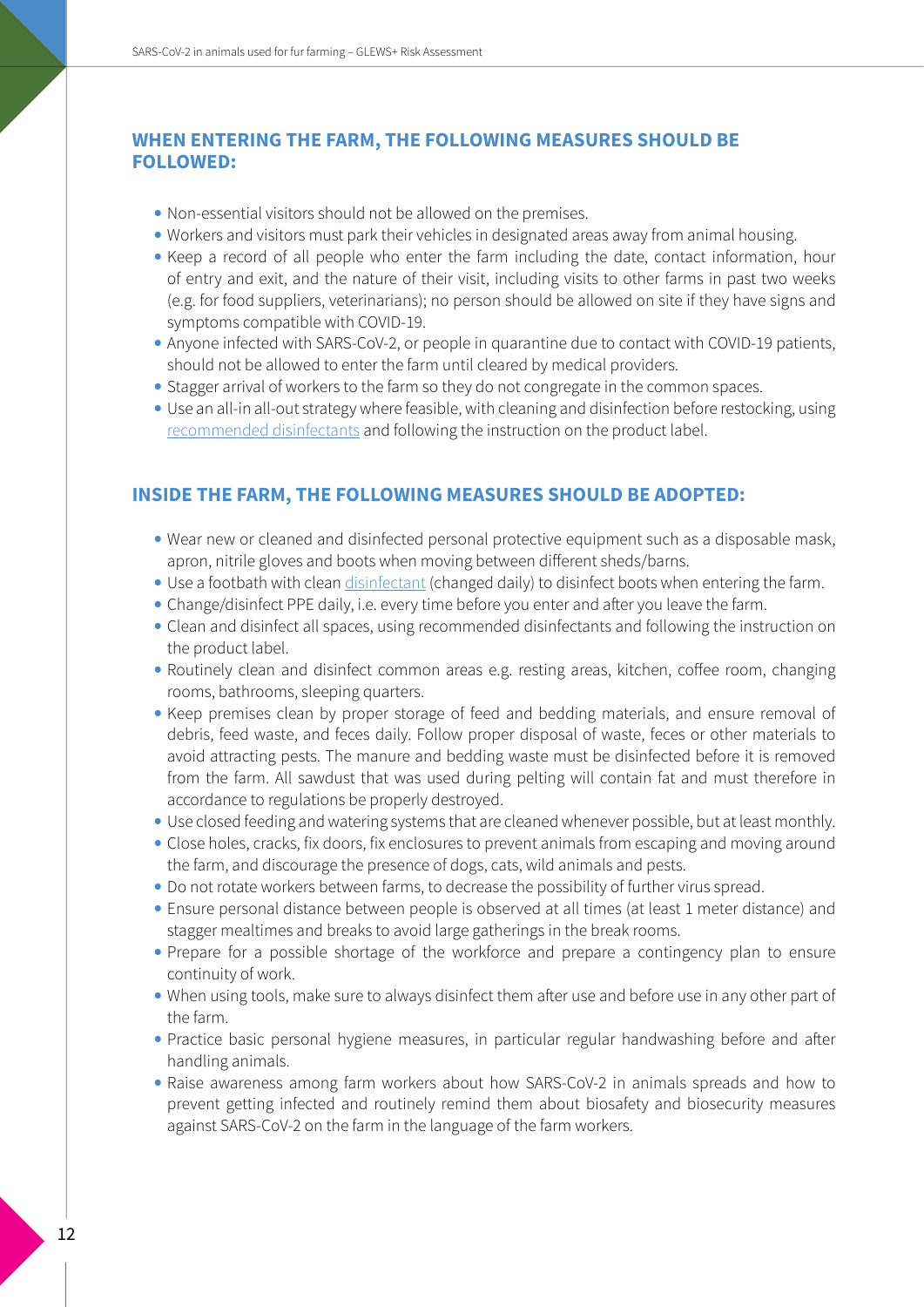#### **DATA SHARING**

- As SARS-CoV-2 is considered an emerging disease, countries are urged to submit an immediate notification through OIE-WAHIS, as per Article 1.1.4. of the *Terrestrial Animal Health Code*, to report any occurrence of animal cases of infection with SARS-CoV-2 that comply with the *case definition*  provided in the OIE guidelines. Members are encouraged to report any other relevant information to the OIE as per Article 1.1.6. of the *Terrestrial Animal Health Code*, such as experimental studies or prevalence surveys, to help advance our understanding of SARS-CoV-2. Immediate notification is an important One Health surveillance activity that supports the efforts of the public health sector to control COVID-19 globally.
- Rapid communication of applied research or field studies addressing animal infection, particularly fur species, and sharing results immediately with the national Veterinary Services, is encouraged to enhance preparedness and response.
- Outbreaks on mink farms highlight the important role that farmed fur populations can play in the ongoing transmission of SARS-CoV-2 and the critical importance of strong surveillance, sampling, and sequencing of these viruses, especially around areas where such animal reservoirs are identified using the One Health approach. All countries are encouraged to increase the sequencing of SARS-CoV-2 where possible, through building capacity at national level or establishing mechanisms for referring samples to regional labs with sequencing capacity and sharing of sequence data internationally to monitor the evolution of the virus. All countries should continue to apply appropriate prevention and control activities, assess local transmission levels and adapt public health and social measures accordingly and as per WHO guidance.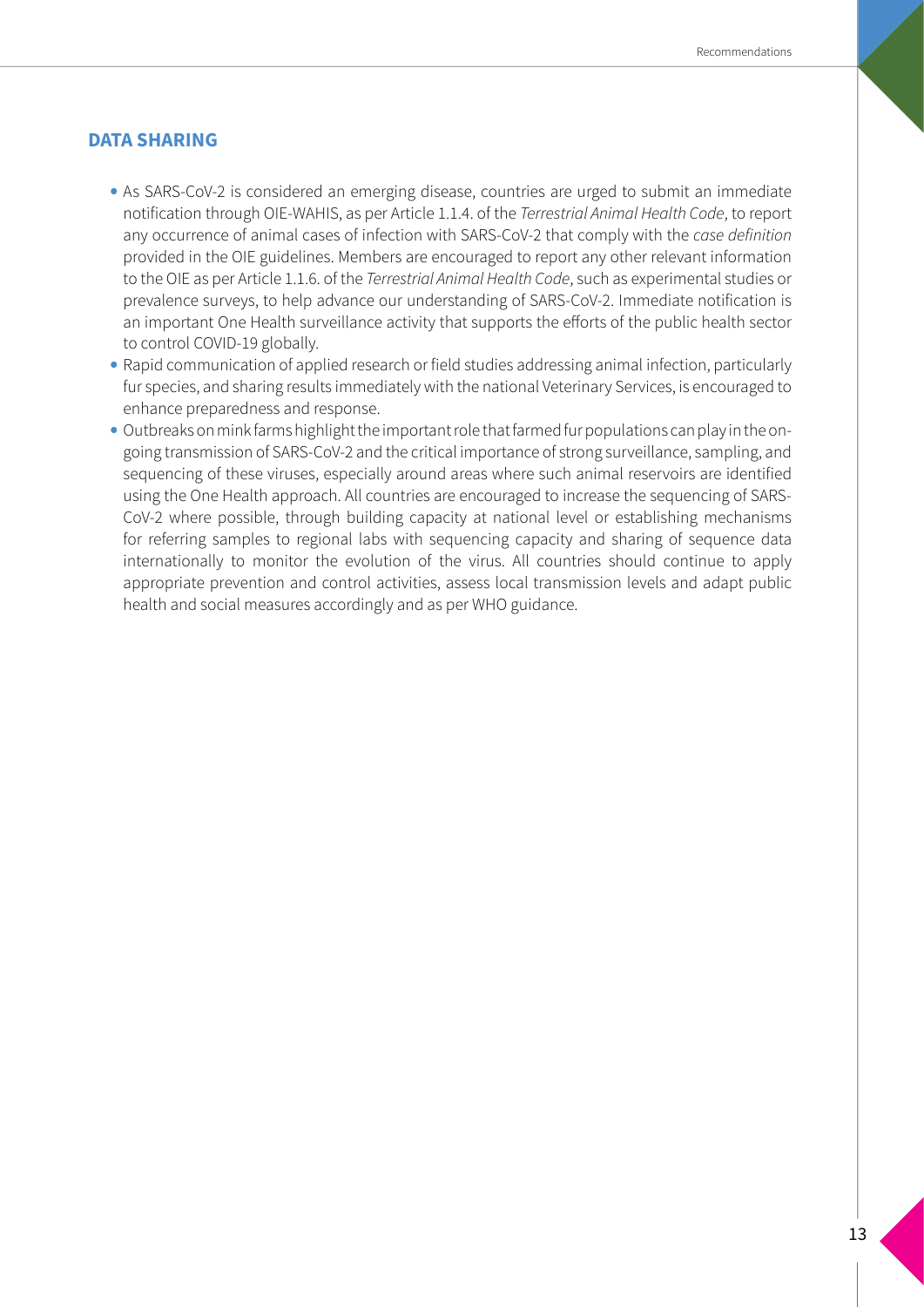### **Annexes**

#### **Annex 1: Risk factors and likelihood of introduction and spread of SARS-CoV-2 within fur farmS**

| <b>Countries</b><br>where<br>fur<br>farming is known | <b>Categories</b><br>of<br>mink density | <b>Biosecurity</b> | <b>Confirmed cases</b><br>of SARS-CoV-2<br>in farmed<br>mustelids | <b>Human cases of</b><br><b>COVID-19 detected</b><br>among workers in<br>mink farms | <b>Likelihood</b> |
|------------------------------------------------------|-----------------------------------------|--------------------|-------------------------------------------------------------------|-------------------------------------------------------------------------------------|-------------------|
| Argentina                                            | $<$ 500,000                             | No data            | No                                                                | No                                                                                  | <b>Unlikely</b>   |
| <b>Belarus</b>                                       | $500,000 - 1,000,000$                   | No data            | No                                                                | No                                                                                  | <b>Unlikely</b>   |
| <b>Belgium</b>                                       | $<$ 500,000                             | High               | No                                                                | No                                                                                  | <b>Unlikely</b>   |
| <b>Bulgaria</b>                                      | $<$ 500,000                             | Low                | No                                                                | No                                                                                  | <b>Unlikely</b>   |
| Cambodia                                             | $\geq 1,000,000$                        | No data            | No                                                                | No                                                                                  | <b>Unlikely</b>   |
| Canada                                               | ≥1,000,000                              | Moderate           | Yes                                                               | Yes                                                                                 | Very likely       |
| China (People's Rep. of)                             | ≥1,000,000                              | Moderate           | No                                                                | No                                                                                  | Unlikely          |
| <b>Denmark</b>                                       | $<$ 500,000                             | High               | Yes                                                               | Yes                                                                                 | Likely            |
| Estonia                                              | $<$ 500,000                             | No data            | No                                                                | No                                                                                  | <b>Unlikely</b>   |
| <b>Finland</b>                                       | $\geq 1,000,000$                        | Moderate           | No                                                                | Yes                                                                                 | Likely            |
| France                                               | $<$ 500,000                             | High               | Yes                                                               | No                                                                                  | Likely            |
| Greece                                               | $\geq 1,000,000$                        | High               | Yes                                                               | Yes                                                                                 | Likely            |
| Hungary                                              | $<$ 500,000                             | Low                | No                                                                | No                                                                                  | Likely            |
| Iceland                                              | $<$ 500,000                             | No data            | No                                                                | No                                                                                  | Very unlikely     |
| India                                                | $<$ 500,000                             | No data            | No                                                                | No                                                                                  | Very unlikely     |
| Ireland                                              | $<$ 500,000                             | High               | No                                                                | No                                                                                  | Unlikely          |
| Italy                                                | $<$ 500,000                             | High               | Yes                                                               | No                                                                                  | Likely            |
| Kazakhstan                                           | $<$ 500,000                             | No data            | No                                                                | No                                                                                  | Very unlikely     |
| Latvia                                               | $500,000 - 1,000,000$                   | Moderate           | No                                                                | No                                                                                  | Likely            |
| Lithuania                                            | $\geq 1,000,000$                        | High               | Yes                                                               | Yes                                                                                 | Very likely       |
| Malaysia                                             | $<$ 500,000                             | No data            | No                                                                | No                                                                                  | <b>Unlikely</b>   |
| <b>Netherlands</b>                                   | $<$ 500,000                             | High               | Yes                                                               | Yes                                                                                 | Likely            |
| Norway                                               | $500,000 - 1,000,000$                   | High               | No                                                                | No                                                                                  | Unlikely          |
| Poland                                               | $\geq 1,000,000$                        | Low                | No                                                                | No                                                                                  | Very likely       |
| Romania                                              | $<$ 500,000                             | Moderate           | No                                                                | No                                                                                  | <b>Unlikely</b>   |
| <b>Russian Federation</b>                            | $500,000 - 1,000,000$                   | Low                | No                                                                | No                                                                                  | Likely            |
| Slovakia                                             | $<$ 500,000                             | No data            | No                                                                | No                                                                                  | Unlikely          |
| South Africa                                         | $<$ 500,000                             | No data            | No                                                                | No                                                                                  | Unlikely          |
| Spain                                                | $500,000 - 1,000,000$                   | High               | Yes                                                               | Yes                                                                                 | Likely            |
| Sweden                                               | $\geq 1,000,000$                        | High               | Yes                                                               | Yes                                                                                 | Very likely       |
| <b>Thailand</b>                                      | $\geq 1,000,000$                        | No data            | No                                                                | No                                                                                  | Unlikely          |
| <b>Turkey</b>                                        | $<$ 500,000                             | No data            | No                                                                | No                                                                                  | Unlikely          |
| <b>Ukraine</b>                                       | $500,000 - 1,000,000$                   | High               | No                                                                | Yes                                                                                 | Likely            |
| <b>Uruguay</b>                                       | $<$ 500,000                             | No data            | No                                                                | No                                                                                  | <b>Unlikely</b>   |
| <b>United States of America</b>                      | $\geq 1,000,000$                        | Moderate           | No                                                                | Yes                                                                                 | Very likely       |
| <b>Viet Nam</b>                                      | $<$ 500,000                             | No data            | No                                                                | No                                                                                  | Very unlikely     |

**No data: where there is no data on biosecurity likelihood estimates have higher uncertainty compared to others**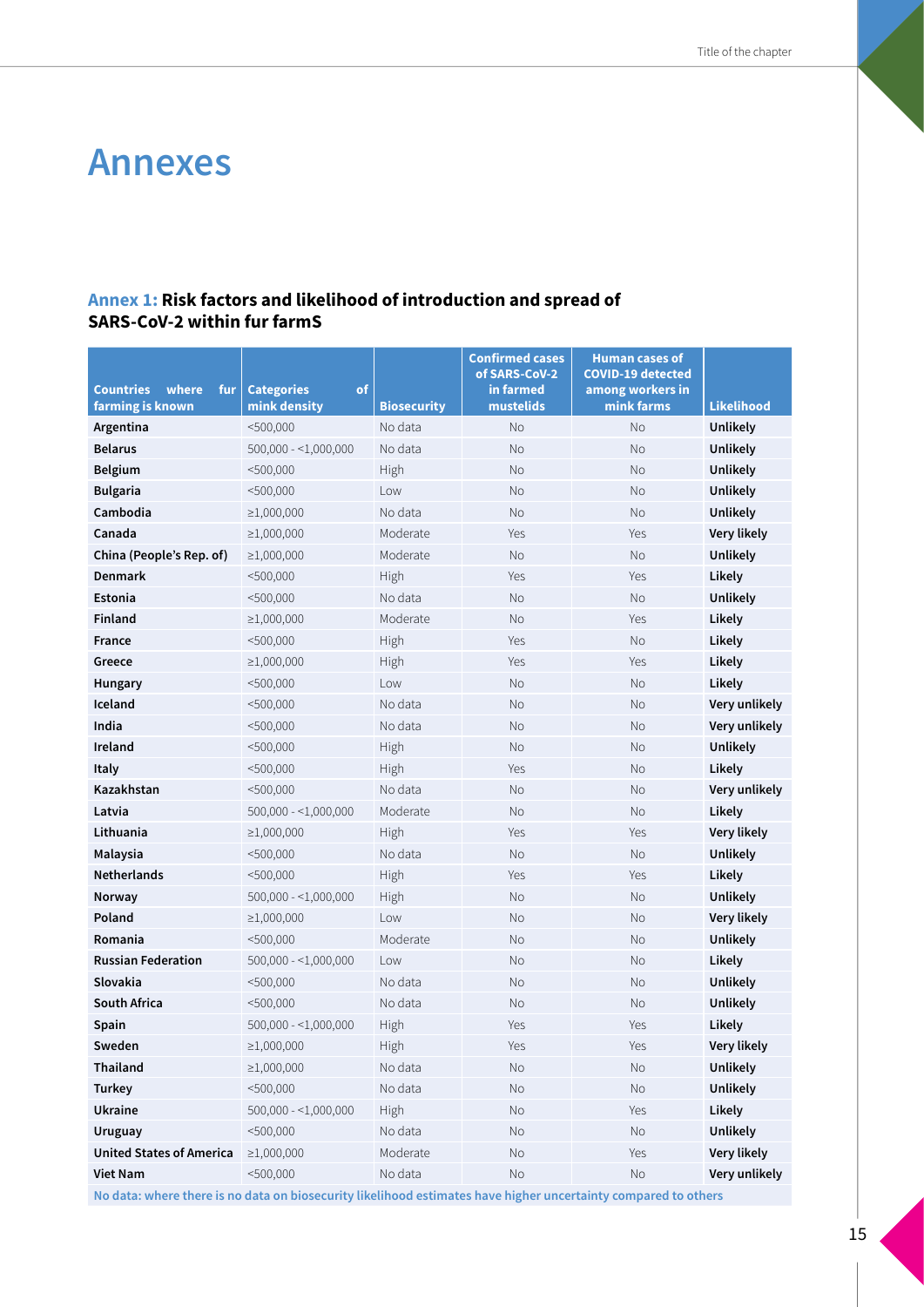#### **Annex 2: Risk factors and likelihood of transmission of SARS-CoV-2 from fur farming systems to susceptible wildlife populations**

| <b>Countries</b><br>where<br>fur |                                   | <b>Confirmed cases</b><br>of SARS-CoV-2<br>infection<br>in farmed<br>mustelids |                               | <b>Presence of wild</b><br>mustelids |                                    |
|----------------------------------|-----------------------------------|--------------------------------------------------------------------------------|-------------------------------|--------------------------------------|------------------------------------|
| farming is known<br>Argentina    | <b>Mink number</b><br>$<$ 500,000 | No                                                                             | <b>Biosecurity</b><br>No data | Yes                                  | <b>Likelihood</b><br>Very unlikely |
| <b>Belarus</b>                   | $500,000 - 1,000,000$             | No                                                                             | No data                       | Yes                                  | <b>Unlikely</b>                    |
| <b>Belgium</b>                   | $<$ 500,000                       | No                                                                             | High                          | Yes                                  | <b>Unlikely</b>                    |
| <b>Bulgaria</b>                  | $<$ 500,000                       | <b>No</b>                                                                      | Low                           | Yes                                  | <b>Unlikely</b>                    |
| Cambodia                         | $\geq 1,000,000$                  | No                                                                             | No data                       | Yes                                  | <b>Unlikely</b>                    |
| Canada                           | $\geq 1,000,000$                  | Yes                                                                            | Moderate                      | Yes                                  | <b>Likely</b>                      |
| China (People's Rep. of)         | $\geq 1,000,000$                  | No                                                                             | Moderate                      | Yes                                  | <b>Unlikely</b>                    |
| Denmark                          | $<$ 500,000                       | Yes                                                                            | High                          | Yes                                  | <b>Unlikely</b>                    |
| Estonia                          | $<$ 500,000                       | No                                                                             | No data                       | Yes                                  | Very unlikely                      |
| <b>Finland</b>                   | $\geq 1,000,000$                  | No                                                                             | Moderate                      | Yes                                  | <b>Unlikely</b>                    |
| <b>France</b>                    | $<$ 500,000                       | Yes                                                                            | High                          | Yes                                  | <b>Unlikely</b>                    |
| Greece                           | ≥1,000,000                        | Yes                                                                            | High                          | Yes                                  | Likely                             |
| Hungary                          | $<$ 500,000                       | No                                                                             | Low                           | Yes                                  | <b>Unlikely</b>                    |
| Iceland                          | $<$ 500,000                       | No                                                                             | No data                       | Yes                                  | Very unlikely                      |
| India                            | $<$ 500,000                       | No                                                                             | No data                       | Yes                                  | Very unlikely                      |
| Ireland                          | $<$ 500,000                       | No                                                                             | High                          | Yes                                  | <b>Unlikely</b>                    |
| Italy                            | $<$ 500,000                       | Yes                                                                            | High                          | Yes                                  | <b>Unlikely</b>                    |
| Kazakhstan                       | $<$ 500,000                       | No                                                                             | No data                       | Yes                                  | Very unlikely                      |
| Latvia                           | $500,000 - 1,000,000$             | No                                                                             | Moderate                      | Yes                                  | <b>Unlikely</b>                    |
| Lithuania                        | $\geq 1,000,000$                  | Yes                                                                            | High                          | Yes                                  | Likely                             |
| Malaysia                         | $<$ 500,000                       | No                                                                             | No data                       | Yes                                  | Very unlikely                      |
| <b>Netherlands</b>               | $<$ 500,000                       | Yes                                                                            | High                          | Yes                                  | <b>Unlikely</b>                    |
| Norway                           | $500,000 - 1,000,000$             | No                                                                             | High                          | Yes                                  | <b>Unlikely</b>                    |
| Poland                           | ≥1,000,000                        | No                                                                             | Low                           | Yes                                  | Likely                             |
| Romania                          | $<$ 500,000                       | No                                                                             | Moderate                      | Yes                                  | <b>Unlikely</b>                    |
| <b>Russian Federation</b>        | $500,000 - 1,000,000$             | No                                                                             | Low                           | Yes                                  | Likely                             |
| Slovakia                         | $<$ 500,000                       | No                                                                             | No data                       | Yes                                  | Very unlikely                      |
| South Africa                     | $<$ 500,000                       | No                                                                             | No data                       | Yes                                  | Very unlikely                      |
| Spain                            | 500,000 - <1,000,000              | Yes                                                                            | High                          | Yes                                  | <b>Unlikely</b>                    |
| Sweden                           | ≥1,000,000                        | Yes                                                                            | High                          | Yes                                  | <b>Likely</b>                      |
| Thailand                         | $\geq 1,000,000$                  | No                                                                             | No data                       | Yes                                  | <b>Unlikely</b>                    |
| <b>Turkey</b>                    | $<$ 500,000                       | No                                                                             | No data                       | Yes                                  | Very unlikely                      |
| <b>Ukraine</b>                   | $500,000 - 1,000,000$             | No                                                                             | <b>High</b>                   | Yes                                  | Unlikely                           |
| <b>Uruguay</b>                   | $<$ 500,000                       | No                                                                             | No data                       | Yes                                  | Very unlikely                      |
| <b>United States of America</b>  | $\geq 1,000,000$                  | Yes                                                                            | Moderate                      | Yes                                  | Likely                             |
| <b>Viet Nam</b>                  | < 500,000                         | $\rm No$                                                                       | No data                       | Yes                                  | Very unlikely                      |

**No data: where there is no data on biosecurity likelihood estimates have higher uncertainty compared to others**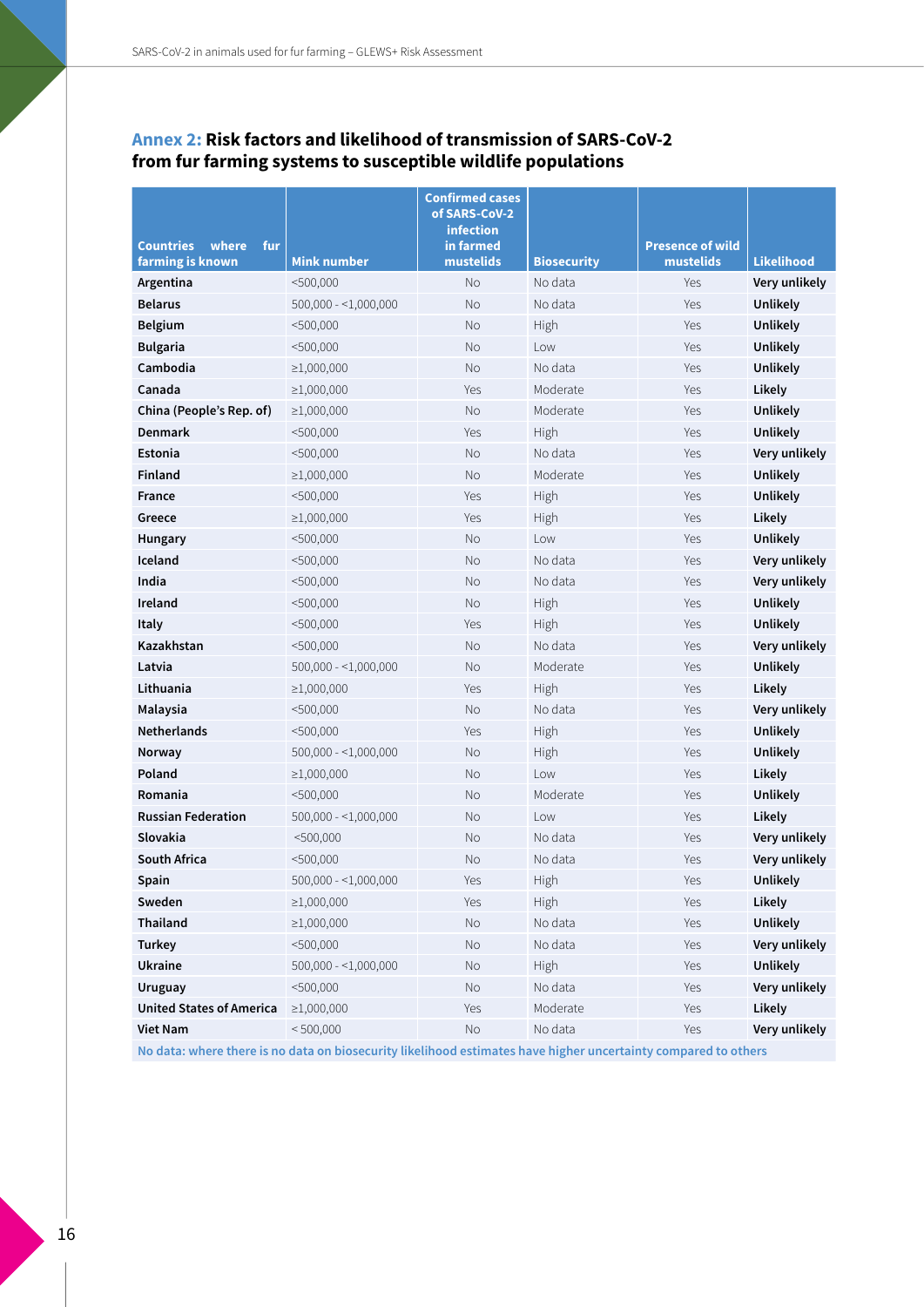# **References**

- 1. World Organisation for Animal Health (OIE), (2021). Questions and Answers on COVID-19. Available at: [https://www.oie.int/scientific-expertise/specific-information-and-recommendations/questions](https://www.oie.int/scientific-expertise/specific-information-and-recommendations/questions-and-answers-on-2019novel-coronavirus/)[and-answers-on-2019novel-coronavirus/](https://www.oie.int/scientific-expertise/specific-information-and-recommendations/questions-and-answers-on-2019novel-coronavirus/). (accessed on 20 January 2021)
- 2. World Organisation for Animal Health (OIE), (2021). OIE Technical Factsheet: Infection with SARS-CoV-2 in animals. Available at: [https://rr-asia.oie.int/wp-content/uploads/2020/06/200608\\_a\\_factsheet\\_sars](https://rr-asia.oie.int/wp-content/uploads/2020/06/200608_a_factsheet_sars-cov-2.pdf)[cov-2.pdf](https://rr-asia.oie.int/wp-content/uploads/2020/06/200608_a_factsheet_sars-cov-2.pdf) (accessed on 20 January 2021)
- 3. World Organisation for Animal Health (OIE), (2021). OIE statement on COVID-19 and mink. Available at: [https://www.oie.int/en/for-the-media/press-releases/detail/article/oie-statement-on-covid-19](https://www.oie.int/en/for-the-media/press-releases/detail/article/oie-statement-on-covid-19-and-mink/) [and-mink/.](https://www.oie.int/en/for-the-media/press-releases/detail/article/oie-statement-on-covid-19-and-mink/) (accessed on 20 January 2021)
- 4. World Organisation for Animal Health (OIE), (2021). OIE COVID-19 Portal: Events in animals. Available at: [https://www.oie.int/en/scientific-expertise/specific-information-and-recommendations/](https://www.oie.int/en/scientific-expertise/specific-information-and-recommendations/questions-and-answers-on-2019novel-coronavirus/events-in-animals/) [questions-and-answers-on-2019novel-coronavirus/events-in-animals/.](https://www.oie.int/en/scientific-expertise/specific-information-and-recommendations/questions-and-answers-on-2019novel-coronavirus/events-in-animals/) (accessed on 20 January 2021)
- 5. World Organisation for Animal Health (OIE), (2021). OIE Guidance on working with farmed animals of species susceptible to infection with SARS-CoV-2. Available at: [https://rr-middleeast.oie.int/wp](https://rr-middleeast.oie.int/wp-content/uploads/2020/11/draft-oie-guidance-farmed-animals_cleanms05-11.pdf)[content/uploads/2020/11/draft-oie-guidance-farmed-animals\\_cleanms05-11.pdf](https://rr-middleeast.oie.int/wp-content/uploads/2020/11/draft-oie-guidance-farmed-animals_cleanms05-11.pdf) (accessed on 20 January 2021)
- 6. World Organisation for Animal Health (OIE), (2020). Considerations for sampling, testing, and reporting of SARS-CoV-2 in animals. Available at: [https://www.oie.int/fileadmin/Home/MM/A\\_](https://www.oie.int/fileadmin/Home/MM/A_Sampling_Testing_and_Reporting_of_SARS-CoV-2_in_animals_3_July_2020.pdf) [Sampling\\_Testing\\_and\\_Reporting\\_of\\_SARS-CoV-2\\_in\\_animals\\_3\\_July\\_2020.pdf](https://www.oie.int/fileadmin/Home/MM/A_Sampling_Testing_and_Reporting_of_SARS-CoV-2_in_animals_3_July_2020.pdf) (accessed on 20 January 2021)
- 7. FAO, 2021. COVID-19 and animals. Information of risk mitigation measures for livestock and agricultural professionals. Available at: [http://www.fao.org/documents/card/en/c/cb2549en.](http://www.fao.org/documents/card/en/c/cb2549en) (accessed on 20 January 2021)
- 8. FAO, Exposure of humans or animals to SARS-CoV-2 from wild, livestock, companion and aquatic animals. Available at: [http://www.fao.org/3/ca9959en/CA9959EN.pdf.](http://www.fao.org/3/ca9959en/CA9959EN.pdf) (accessed on 20 January 2021)
- 9. WHO, Origins of the SARS-CoV-2 virus. Available at: [https://www.who.int/health-topics/coronavirus/](https://www.who.int/health-topics/coronavirus/who-recommendations-to-reduce-risk-of-transmission-of-emerging-pathogens-from-animals-to-humans-in-live-animal-markets) [who-recommendations-to-reduce-risk-of-transmission-of-emerging-pathogens-from-animals-to](https://www.who.int/health-topics/coronavirus/who-recommendations-to-reduce-risk-of-transmission-of-emerging-pathogens-from-animals-to-humans-in-live-animal-markets)[humans-in-live-animal-markets](https://www.who.int/health-topics/coronavirus/who-recommendations-to-reduce-risk-of-transmission-of-emerging-pathogens-from-animals-to-humans-in-live-animal-markets). (accessed on 20 January 2021)
- 10. WHO, Coronavirus disease (COVID-19): Health and safety in the workplace. Available at: [https://](https://www.who.int/emergencies/diseases/novel-coronavirus-2019/question-and-answers-hub/q-a-detail/coronavirus-disease-covid-19-health-and-safety-in-the-workplace) [www.who.int/emergencies/diseases/novel-coronavirus-2019/question-and-answers-hub/q-a-detail/](https://www.who.int/emergencies/diseases/novel-coronavirus-2019/question-and-answers-hub/q-a-detail/coronavirus-disease-covid-19-health-and-safety-in-the-workplace) [coronavirus-disease-covid-19-health-and-safety-in-the-workplace.](https://www.who.int/emergencies/diseases/novel-coronavirus-2019/question-and-answers-hub/q-a-detail/coronavirus-disease-covid-19-health-and-safety-in-the-workplace) (accessed on 20 January 2021)
- 11. WHO COVID-19 Case definitions. Available at: [https://www.who.int/publications/i/item/WHO-2019](https://www.who.int/publications/i/item/WHO-2019-nCoV-Surveillance_Case_Definition-2020.2) [nCoV-Surveillance\\_Case\\_Definition-2020.2](https://www.who.int/publications/i/item/WHO-2019-nCoV-Surveillance_Case_Definition-2020.2). (accessed on 20 January 2021)
- 12. WHO Public health surveillance for COVID-19: interim guidance. Available at: [https://www.who.int/](https://www.who.int/publications/i/item/who-2019-nCoV-surveillanceguidance-2020.8) [publications/i/item/who-2019-nCoV-surveillanceguidance-2020.8.](https://www.who.int/publications/i/item/who-2019-nCoV-surveillanceguidance-2020.8) (accessed on 20 January 2021)
- 13. WHO Coronavirus Disease (COVID-19) Dashboard. Available at: <https://covid19.who.int/table> (accessed on 20 January 2021)
- 14. [WHO, Disease Outbreak News,](file:///C:\Users\selenicminetd\AppData\Local\Microsoft\Windows\INetCache\Content.Outlook\Z3WMENBV\WHO,%20Disease%20Outbreak%20News:)SARS-CoV-2 mink-associated variant strain Denmark. Available at: <https://www.who.int/csr/don/03-december-2020-mink-associated-sars-cov2-denmark/en/> (accessed on 20 January 2021)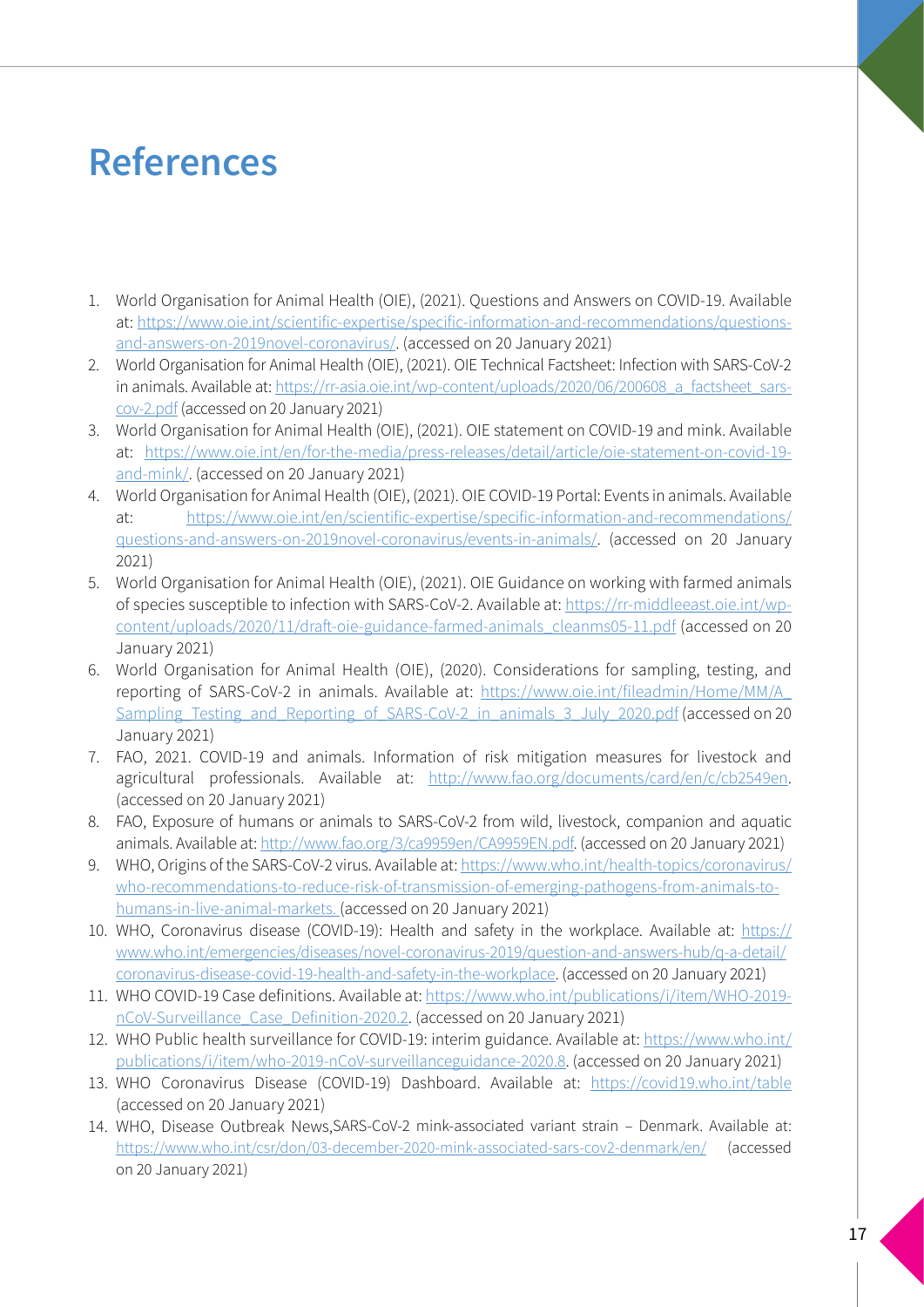- 15. WHO, COVID-19 Vaccines. Available at: [https://www.who.int/emergencies/diseases/novel](https://www.who.int/emergencies/diseases/novel-coronavirus-2019/covid-19-vaccines)[coronavirus-2019/covid-19-vaccines](https://www.who.int/emergencies/diseases/novel-coronavirus-2019/covid-19-vaccines) ( accessed on 20 January 2021)
- 16. Taxonomic information. Available at:<https://talk.ictvonline.org/taxonomy> (accessed on 20 January 2021)
- 17. Kidd, A.G., Bowman, J., Lesbarrères, D. & Schulte-Hostedde, A.I. (2009). Hybridization between escaped domestic and wild American mink *(Neovison vison). Molec. Ecol.*, 18 (6), 1175-1186. Available at: [https://](https://onlinelibrary.wiley.com/doi/full/10.1111/j.1365-294X.2009.04100.x) [onlinelibrary.wiley.com/doi/full/10.1111/j.1365-294X.2009.04100.x](https://onlinelibrary.wiley.com/doi/full/10.1111/j.1365-294X.2009.04100.x) (accessed on 20 January 2021)
- 18. Harrington, L., Bocedi, G., Travis, J.M.J., Palmer, S., Fraser, E., Lambin, X., MacDonald, D. & Macdonald, D. (2015). - Range expansion of an invasive species through a heterogeneous landscape - the case of American mink in Scotland. *Diver. Distrib.*, 1-13. Available at: [https://www.academia.edu/33411922/](https://www.academia.edu/33411922/Range_expansion_of_an_invasive_species_through_a_heterogeneous_landscape_the_case_of_American_mink_in_Scotland) Range expansion of an invasive species through a heterogeneous landscape the case of [American\\_mink\\_in\\_Scotland](https://www.academia.edu/33411922/Range_expansion_of_an_invasive_species_through_a_heterogeneous_landscape_the_case_of_American_mink_in_Scotland) (accessed on 20 January 2021)
- 19. Richard M., Kok A., de Meulder D. (2020). SARS-CoV-2 is transmitted via contact and via the air between ferrets. *Nat Commun.* 2020; 113496. Available at: [https://www.biorxiv.org/content/biorxiv/](https://www.biorxiv.org/content/biorxiv/early/2020/04/17/2020.04.16.044503.full.pdf) [early/2020/04/17/2020.04.16.044503.full.pdf](https://www.biorxiv.org/content/biorxiv/early/2020/04/17/2020.04.16.044503.full.pdf) (accessed on 20 January 2021)
- 20. Fur Farming Wikipedia. Available at: https://en.wikipedia.org/wiki/Fur farming (accessed on 20 January 2021)
- 21. Born Free USA (2009). Cruelty uncaged: A review of fur farming in North America. Available at: [http://7a1eb59c2270eb1d8b3d-a9354ca433cea7ae96304b2a57fdc8a0.r60.cf1.rackcdn.com/](http://7a1eb59c2270eb1d8b3d-a9354ca433cea7ae96304b2a57fdc8a0.r60.cf1.rackcdn.com/FurFarmReport.pdf) [FurFarmReport.pdf](http://7a1eb59c2270eb1d8b3d-a9354ca433cea7ae96304b2a57fdc8a0.r60.cf1.rackcdn.com/FurFarmReport.pdf) (accessed on 20 January 2021)
- 22. Rinne, T. (2020). Fur farm animals and fur farming is in a decline according to a statistical report published by FiFur. Available at: https://animaliamedia.fi/en/fur farm-animals-and-fur farming-isin-a-decline-according-to-a-statistical-report-published-by-fifur/#:~:text=In%202019%20the%20 fur%20farming%20industry%20employed%20only%201207%20workers.&text=3.1%20million%20 animals%20were%20bred,(158%20000%20in%202018) (accessed on 20 January 2021)
- 23. Humane Society International. (2021). The Fur Trade. Available at: [https://www.hsi.org/news-media/](https://www.hsi.org/news-media/fur-trade/) [fur-trade/](https://www.hsi.org/news-media/fur-trade/) (accessed on 20 January 2021)
- 24. Fur Free Alliance (2020). Leading animal protection organisations call for the permanent closure of fur farms in Europe. Available at: [https://www.furfreealliance.com/leading-animal-protection](https://www.furfreealliance.com/leading-animal-protection-organisations-call-for-the-permanent-closure-of-fur-farms-in-europe/)[organisations-call-for-the-permanent-closure-of-fur farms-in-europe/](https://www.furfreealliance.com/leading-animal-protection-organisations-call-for-the-permanent-closure-of-fur-farms-in-europe/) (accessed on 20 January 2021)
- 25. Mahdy, M.A.A., Younis, W. & Ewaida, Z. (2020). An Overview of SARS-CoV-2 and Animal Infection. *Front. Vet. Sci.*, 7, 1084. Available at: [https://www.frontiersin.org/articles/10.3389/fvets.2020.596391/](https://www.frontiersin.org/articles/10.3389/fvets.2020.596391/full) [full](https://www.frontiersin.org/articles/10.3389/fvets.2020.596391/full) (accessed on 20 January 2021)
- 26. Hobbs, E.C. & Reid, T.J. (2020). Animals and SARS-CoV-2: Species susceptibility and viral transmission in experimental and natural conditions, and the potential implications for community transmission. *Trans. Emerg. Dis*, Online ahead of print. Available at: <https://onlinelibrary.wiley.com/doi/10.1111/tbed.13885> (accessed on 20 January 2021)
- 27. Kim, Y.-I, Kim, S.-G., Kim E.-H., Park S.-J., Yu K.-M., Chang J.H. *et al.* (2020). Infection and Rapid Transmission of SARS-CoV-2 in Ferrets. *Cell Host Microbe,* 27 (5), 704-709. Available at: [https://www.](https://www.sciencedirect.com/science/article/pii/S1931312820301876) [sciencedirect.com/science/article/pii/S1931312820301876](https://www.sciencedirect.com/science/article/pii/S1931312820301876) (accessed on 20 January 2021)
- 28. European Centre for Disease Prevention and Control (ECDPC) (2020). Detection of new SARS-CoV-2 variants related to mink. Available at: [https://www.ecdc.europa.eu/sites/default/files/documents/RRA-](https://www.ecdc.europa.eu/sites/default/files/documents/RRA-SARS-CoV-2-in-mink-12-nov-2020.pdf)[SARS-CoV-2-in-mink-12-nov-2020.pdf](https://www.ecdc.europa.eu/sites/default/files/documents/RRA-SARS-CoV-2-in-mink-12-nov-2020.pdf) (accessed on 20 January 2021)
- 29. Hanse, H.O. (2017). European mink industry socio-economic impact assessment. Available at: <https://www.altinget.dk/misc/Fur-Invasive-19-09.pdf>(accessed on 20 January 2021)
- 30. ACTAsia, (2019) and its position in the global fur industry. China's fur trade. Available at: [https://www.actasia.](https://www.actasia.org/wp-content/uploads/2019/10/China-Fur-Report-7.4-DIGITAL-2.pdf) [org/wp-content/uploads/2019/10/China-Fur-Report-7.4-DIGITAL-2.pdf](https://www.actasia.org/wp-content/uploads/2019/10/China-Fur-Report-7.4-DIGITAL-2.pdf) (accessed on 20 January 2021)
- 31. Hammershøj, M., Pertoldi, C., Asferg, T., Møller, T. B., Kristensen, N. B. (2005). Danish free-ranging mink populations consist mainly of farm animals: evidence from microsatellite and stable isotope analyses. *J. Nature Conservation* 13 (4), 267-274. Available at: [https://www.sciencedirect.com/](https://www.sciencedirect.com/science/article/abs/pii/S1617138105000178) [science/article/abs/pii/S1617138105000178](https://www.sciencedirect.com/science/article/abs/pii/S1617138105000178) (accessed on 12 February 2021).
- 32. Ecology Asia. Carnivorans of Southeast Asia. Available at: [https://www.ecologyasia.com/verts/](https://www.ecologyasia.com/verts/carnivorans.htm) [carnivorans.htm](https://www.ecologyasia.com/verts/carnivorans.htm) (accessed on 20 January 2021)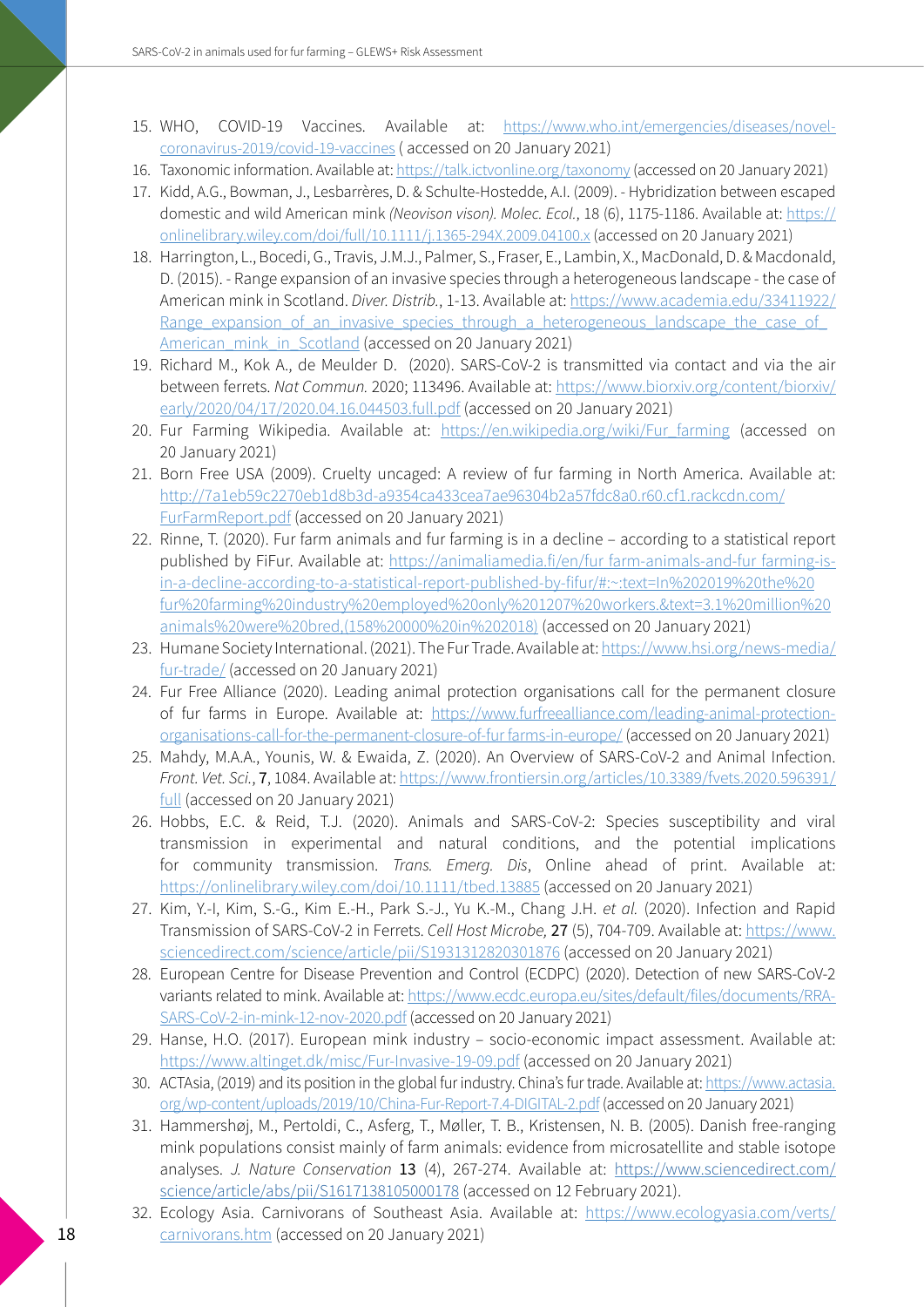- 33. Risk Assessment Group Covid Animals (RAGCA), (2020). Risque zoonotique associé à l'infection de visons par le SARS-CoV-2. Available at: [http://www.afsca.be/professionnels/publications/communications/](http://www.afsca.be/professionnels/publications/communications/covid19/_documents/RAGCA-mink-DK-SARS-CoV-2_FR.pdf) [covid19/\\_documents/RAGCA-mink-DK-SARS-CoV-2\\_FR.pdf](http://www.afsca.be/professionnels/publications/communications/covid19/_documents/RAGCA-mink-DK-SARS-CoV-2_FR.pdf) (accessed on 20 January 2021)
- 34. Risk Assessment Group Covid Animals (RAGCA), (2020). Scientific opinion for the risk assessment by analysis of information related to the farming of an American mink for fur in the territory of Bulgaria. Available at: [https://corhv.government.bg/](https://corhv.government.bg/files/%d0%a1%d1%82%d0%b0%d0%bd%d0%be%d0%b2%d0%b8%d1%89%d0%b0%20%d0%b8%20%d0%be%d1%86%d0%b5%d0%bd%d0%ba%d0%b0%20%d0%bd%d0%b0%20%d1%80%d0%b8%d1%81%d0%ba%d0%b0/02_%d0%97%d0%b4%d1%80%d0%b0%d0%b2%d0%b5%20%d0%bd%d0%b0%20%d0%b6%d0%b8%d0%b2%d0%be%d1%82%d0%bd%d0%b8%d1%82%d0%b5%20%d0%b8%20%d1%85%d1%83%d0%bc%d0%b0%d0%bd%d0%bd%d0%be%20%d0%be%d1%82%d0%bd%d0%be%d1%88%d0%b5%d0%bd%d0%b8%d0%b5%20%d0%ba%d1%8a%d0%bc%20%d1%82%d1%8f%d1%85/2017_09_29_Conclusions_SCIENTIFIC__OPINION__MINK_Farm_Georgiev_all.pdf) [files/%d0%a1%d1%82%d0%b0%d0%bd%d0%be%d0%b2%d0%b8%d1%89%d0%b0%20](https://corhv.government.bg/files/%d0%a1%d1%82%d0%b0%d0%bd%d0%be%d0%b2%d0%b8%d1%89%d0%b0%20%d0%b8%20%d0%be%d1%86%d0%b5%d0%bd%d0%ba%d0%b0%20%d0%bd%d0%b0%20%d1%80%d0%b8%d1%81%d0%ba%d0%b0/02_%d0%97%d0%b4%d1%80%d0%b0%d0%b2%d0%b5%20%d0%bd%d0%b0%20%d0%b6%d0%b8%d0%b2%d0%be%d1%82%d0%bd%d0%b8%d1%82%d0%b5%20%d0%b8%20%d1%85%d1%83%d0%bc%d0%b0%d0%bd%d0%bd%d0%be%20%d0%be%d1%82%d0%bd%d0%be%d1%88%d0%b5%d0%bd%d0%b8%d0%b5%20%d0%ba%d1%8a%d0%bc%20%d1%82%d1%8f%d1%85/2017_09_29_Conclusions_SCIENTIFIC__OPINION__MINK_Farm_Georgiev_all.pdf) [%d0%b8%20%d0%be%d1%86%d0%b5%d0%bd%d0%ba%d0%b0%20](https://corhv.government.bg/files/%d0%a1%d1%82%d0%b0%d0%bd%d0%be%d0%b2%d0%b8%d1%89%d0%b0%20%d0%b8%20%d0%be%d1%86%d0%b5%d0%bd%d0%ba%d0%b0%20%d0%bd%d0%b0%20%d1%80%d0%b8%d1%81%d0%ba%d0%b0/02_%d0%97%d0%b4%d1%80%d0%b0%d0%b2%d0%b5%20%d0%bd%d0%b0%20%d0%b6%d0%b8%d0%b2%d0%be%d1%82%d0%bd%d0%b8%d1%82%d0%b5%20%d0%b8%20%d1%85%d1%83%d0%bc%d0%b0%d0%bd%d0%bd%d0%be%20%d0%be%d1%82%d0%bd%d0%be%d1%88%d0%b5%d0%bd%d0%b8%d0%b5%20%d0%ba%d1%8a%d0%bc%20%d1%82%d1%8f%d1%85/2017_09_29_Conclusions_SCIENTIFIC__OPINION__MINK_Farm_Georgiev_all.pdf) [%d0%bd%d0%b0%20%d1%80%d0%b8%d1%81%d0%ba%d0%b0/02\\_%d0](https://corhv.government.bg/files/%d0%a1%d1%82%d0%b0%d0%bd%d0%be%d0%b2%d0%b8%d1%89%d0%b0%20%d0%b8%20%d0%be%d1%86%d0%b5%d0%bd%d0%ba%d0%b0%20%d0%bd%d0%b0%20%d1%80%d0%b8%d1%81%d0%ba%d0%b0/02_%d0%97%d0%b4%d1%80%d0%b0%d0%b2%d0%b5%20%d0%bd%d0%b0%20%d0%b6%d0%b8%d0%b2%d0%be%d1%82%d0%bd%d0%b8%d1%82%d0%b5%20%d0%b8%20%d1%85%d1%83%d0%bc%d0%b0%d0%bd%d0%bd%d0%be%20%d0%be%d1%82%d0%bd%d0%be%d1%88%d0%b5%d0%bd%d0%b8%d0%b5%20%d0%ba%d1%8a%d0%bc%20%d1%82%d1%8f%d1%85/2017_09_29_Conclusions_SCIENTIFIC__OPINION__MINK_Farm_Georgiev_all.pdf) [%97%d0%b4%d1%80%d0%b0%d0%b2%d0%b5%20%d0%bd%d0%b0%20](https://corhv.government.bg/files/%d0%a1%d1%82%d0%b0%d0%bd%d0%be%d0%b2%d0%b8%d1%89%d0%b0%20%d0%b8%20%d0%be%d1%86%d0%b5%d0%bd%d0%ba%d0%b0%20%d0%bd%d0%b0%20%d1%80%d0%b8%d1%81%d0%ba%d0%b0/02_%d0%97%d0%b4%d1%80%d0%b0%d0%b2%d0%b5%20%d0%bd%d0%b0%20%d0%b6%d0%b8%d0%b2%d0%be%d1%82%d0%bd%d0%b8%d1%82%d0%b5%20%d0%b8%20%d1%85%d1%83%d0%bc%d0%b0%d0%bd%d0%bd%d0%be%20%d0%be%d1%82%d0%bd%d0%be%d1%88%d0%b5%d0%bd%d0%b8%d0%b5%20%d0%ba%d1%8a%d0%bc%20%d1%82%d1%8f%d1%85/2017_09_29_Conclusions_SCIENTIFIC__OPINION__MINK_Farm_Georgiev_all.pdf) [%d0%b6%d0%b8%d0%b2%d0%be%d1%82%d0%bd%d0%b8%d1%82%d0%b5%20](https://corhv.government.bg/files/%d0%a1%d1%82%d0%b0%d0%bd%d0%be%d0%b2%d0%b8%d1%89%d0%b0%20%d0%b8%20%d0%be%d1%86%d0%b5%d0%bd%d0%ba%d0%b0%20%d0%bd%d0%b0%20%d1%80%d0%b8%d1%81%d0%ba%d0%b0/02_%d0%97%d0%b4%d1%80%d0%b0%d0%b2%d0%b5%20%d0%bd%d0%b0%20%d0%b6%d0%b8%d0%b2%d0%be%d1%82%d0%bd%d0%b8%d1%82%d0%b5%20%d0%b8%20%d1%85%d1%83%d0%bc%d0%b0%d0%bd%d0%bd%d0%be%20%d0%be%d1%82%d0%bd%d0%be%d1%88%d0%b5%d0%bd%d0%b8%d0%b5%20%d0%ba%d1%8a%d0%bc%20%d1%82%d1%8f%d1%85/2017_09_29_Conclusions_SCIENTIFIC__OPINION__MINK_Farm_Georgiev_all.pdf) [%d0%b8%20%d1%85%d1%83%d0%bc%d0%b0%d0%bd%d0%bd%d0%be%20](https://corhv.government.bg/files/%d0%a1%d1%82%d0%b0%d0%bd%d0%be%d0%b2%d0%b8%d1%89%d0%b0%20%d0%b8%20%d0%be%d1%86%d0%b5%d0%bd%d0%ba%d0%b0%20%d0%bd%d0%b0%20%d1%80%d0%b8%d1%81%d0%ba%d0%b0/02_%d0%97%d0%b4%d1%80%d0%b0%d0%b2%d0%b5%20%d0%bd%d0%b0%20%d0%b6%d0%b8%d0%b2%d0%be%d1%82%d0%bd%d0%b8%d1%82%d0%b5%20%d0%b8%20%d1%85%d1%83%d0%bc%d0%b0%d0%bd%d0%bd%d0%be%20%d0%be%d1%82%d0%bd%d0%be%d1%88%d0%b5%d0%bd%d0%b8%d0%b5%20%d0%ba%d1%8a%d0%bc%20%d1%82%d1%8f%d1%85/2017_09_29_Conclusions_SCIENTIFIC__OPINION__MINK_Farm_Georgiev_all.pdf) [%d0%be%d1%82%d0%bd%d0%be%d1%88%d0%b5%d0%bd%d0%b8%d0%b5%20](https://corhv.government.bg/files/%d0%a1%d1%82%d0%b0%d0%bd%d0%be%d0%b2%d0%b8%d1%89%d0%b0%20%d0%b8%20%d0%be%d1%86%d0%b5%d0%bd%d0%ba%d0%b0%20%d0%bd%d0%b0%20%d1%80%d0%b8%d1%81%d0%ba%d0%b0/02_%d0%97%d0%b4%d1%80%d0%b0%d0%b2%d0%b5%20%d0%bd%d0%b0%20%d0%b6%d0%b8%d0%b2%d0%be%d1%82%d0%bd%d0%b8%d1%82%d0%b5%20%d0%b8%20%d1%85%d1%83%d0%bc%d0%b0%d0%bd%d0%bd%d0%be%20%d0%be%d1%82%d0%bd%d0%be%d1%88%d0%b5%d0%bd%d0%b8%d0%b5%20%d0%ba%d1%8a%d0%bc%20%d1%82%d1%8f%d1%85/2017_09_29_Conclusions_SCIENTIFIC__OPINION__MINK_Farm_Georgiev_all.pdf) %d0%ba%d1%8a%d0%bc%20%d1%82%d1%8f%d1%85/2017\_09\_29\_Conclusions SCIENTIFIC OPINION MINK Farm Georgiev all.pdf (accessed on 20 January 2021)
- 35. Institut Pasteur du Cambodge. General presentation of the main activities. Available at: <https://www.pasteur-kh.org/virology-unit/> (accessed on 20 January 2021)
- 36. Canadian Food Inspection Agency (2021). Animal Biosecurity: Pocket Guide for the National Farm–Level Mink Biosecurity Standard. Available at: [http://www.canadamink.ca/wp-content/uploads/2018/06/](http://www.canadamink.ca/wp-content/uploads/2018/06/National-Farm-Level-Mink-Biosecurity-Pocket-Guide.pdf) [National-Farm-Level-Mink-Biosecurity-Pocket-Guide.pdf](http://www.canadamink.ca/wp-content/uploads/2018/06/National-Farm-Level-Mink-Biosecurity-Pocket-Guide.pdf) (accessed on 20 January 2021)
- 37. Statistics Canada. Supply and disposition of mink and fox on fur farms. Available at: <https://www150.statcan.gc.ca/t1/tbl1/en/tv.action?pid=3210011601>(accessed on 20 January 2021)
- 38. International Fur Animal Scientific Association (IFASA) (2011). *SCIENTIFUR*, 35 (3). Available at: [http://](http://ifasanet.org/PDF/vol35/Scientifur_35_3.pdf) [ifasanet.org/PDF/vol35/Scientifur\\_35\\_3.pdf](http://ifasanet.org/PDF/vol35/Scientifur_35_3.pdf) (accessed on 20 January 2021)
- 39. Fur Europe annual report 2014. Available at: [https://www.fureurope.eu/wp-content/](https://www.fureurope.eu/wp-content/uploads/2015/09/Fur_Europe_Annual_Report_September_2015_smallsize.pdf) [uploads/2015/09/Fur\\_Europe\\_Annual\\_Report\\_September\\_2015\\_smallsize.pdf](https://www.fureurope.eu/wp-content/uploads/2015/09/Fur_Europe_Annual_Report_September_2015_smallsize.pdf) (accessed on 20 January 2021)
- 40. Humane Society (2020). Leading animal protection organisations call for the permanent closure of fur farms in Europe. Available at: [https://www.hsi.org/news-media/leading-animal-protection](https://www.hsi.org/news-media/leading-animal-protection-organisations-call-for-the-permanent-closure-of-fur-farms-in-europe/)[organisations-call-for-the-permanent-closure-of-fur-farms-in-europe/](https://www.hsi.org/news-media/leading-animal-protection-organisations-call-for-the-permanent-closure-of-fur-farms-in-europe/) (accessed on 20 January 2021)
- 41. Coalition Clean Baltic (CCB) (2017). Data for the EU countries. Available at: [https://www.ccb.se/](https://www.ccb.se/Evidence2017/IAF_nonconv/Fur%20farming/Fur%20farming%20data%20in%20the%20BSR.pdf) [Evidence2017/IAF\\_nonconv/Fur%20farming/Fur%20farming%20data%20in%20the%20BSR.pdf](https://www.ccb.se/Evidence2017/IAF_nonconv/Fur%20farming/Fur%20farming%20data%20in%20the%20BSR.pdf) (accessed on 20 January 2021)
- 42. Nordgren, H., Vapalahti, K., Vapalahti, O., Sukura, A. & Virtala, A.M. (2017). Questionnaire survey of detrimental fur animal epidemic necrotic pyoderma in Finland. Available at: [https://www.ncbi.nlm.](https://www.ncbi.nlm.nih.gov/pmc/articles/PMC5543541/) [nih.gov/pmc/articles/PMC5543541/](https://www.ncbi.nlm.nih.gov/pmc/articles/PMC5543541/) (accessed on 20 January 2021)
- 43. Eurogroup for Animals (2019). Germany shuts down its last fur farm. Available at: [https://www.](https://www.eurogroupforanimals.org/news/germany-shuts-down-its-last-fur-farm) [eurogroupforanimals.org/news/germany-shuts-down-its-last-fur farm](https://www.eurogroupforanimals.org/news/germany-shuts-down-its-last-fur-farm) (accessed on 20 January 2021)
- 44. United Nations COMTRADE database. Available at: <https://comtrade.un.org/data/> (accessed on 20 January 2021)
- 45. ProMed (2020). Coronavirus disease 2019 update (527): animal, Greece (western Macedonia) mink, spread, genome analysis. Available at: [https://eksegersi.gr/wp-content/uploads/2020/12/ProMED.](https://eksegersi.gr/wp-content/uploads/2020/12/ProMED.pdf) [pdf](https://eksegersi.gr/wp-content/uploads/2020/12/ProMED.pdf) (accessed on 20 January 2021)
- 46. Latvian Biomedical Research and Study Centre (2020). SARS-CoV-2 virus genome data are used for epidemiological surveillance and control of Covid-19 in Latvia. Available at: [http://biomed.lu.lv/en/](http://biomed.lu.lv/en/startpage/news/sars-cov-2-virus-genome-data-are-used-for-epidemiological-surveillance-and-control-of-covid-19-in-latvia/) [startpage/news/sars-cov-2-virus-genome-data-are-used-for-epidemiological-surveillance-and](http://biomed.lu.lv/en/startpage/news/sars-cov-2-virus-genome-data-are-used-for-epidemiological-surveillance-and-control-of-covid-19-in-latvia/)[control-of-covid-19-in-latvia/](http://biomed.lu.lv/en/startpage/news/sars-cov-2-virus-genome-data-are-used-for-epidemiological-surveillance-and-control-of-covid-19-in-latvia/) (accessed on 20 January 2021)
- 47. Latvian State Food and Veterinary Office (2020). COVID-19 situacija audinių ūkiuose Lietuvoje: naujų protrūkių nenustatyta. Available at: [https://vmvt.lt/naujienos/covid-19-situacija-audiniu-ukiuose](https://vmvt.lt/naujienos/covid-19-situacija-audiniu-ukiuose-lietuvoje-nauju-protrukiu-nenustatyta)[lietuvoje-nauju-protrukiu-nenustatyta](https://vmvt.lt/naujienos/covid-19-situacija-audiniu-ukiuose-lietuvoje-nauju-protrukiu-nenustatyta) (accessed on 20 January 2021)
- 48. Sustainable Fur (2020). New COVID-19 research results from Dutch mink farms. Available at: [https://](https://www.sustainablefur.com/news_item/new-covid-19-research-results-from-dutch-mink-farms/)